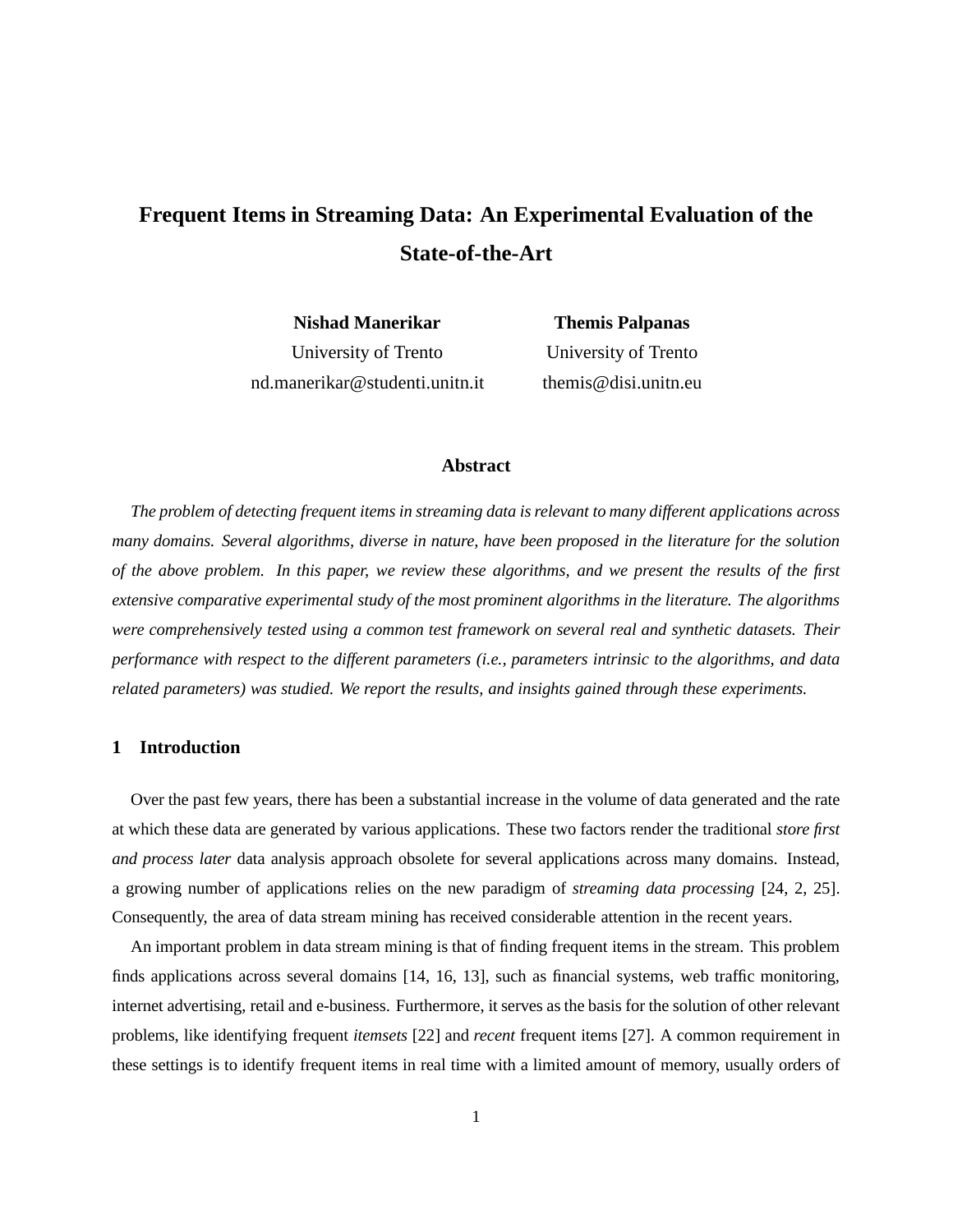magnitude less than the size of the problem.

Several novel algorithms have been proposed in the literature to tackle this problem. There are generally two approaches: **counter-based** methods, and **sketch-based** methods. Counter-based algorithms maintain counters for a fixed number of elements of the stream, and only this limited number of elements is monitored. If an item arrives in the stream that is monitored, the associated counter is incremented, else the algorithm decides whether to discard the item or reassign an existing counter to this item. The prominent counterbased algorithms include Sticky Sampling and Lossy Counting (**LC**) [22], Frequent (**Freq**) [19, 17], and Space-Saving (**SS**) [23].

The other approach is to maintain a sketch of the data stream, using techniques such as hashing, to map items to a reduced set of counters. Sketch-based techniques maintain approximate frequency counts of all elements in the stream, and they can also support deletions. As such, these algorithms are much more flexible than the counter-based methods. The prominent sketch-based algorithms include CountSketch<sup>1</sup> (**CCFC**) [6], GroupTest (**CGT**) [10], Count Min-Sketch (**CM**) [9], and hCount (**hC**) [18].

Although similar in some aspects, each algorithm has its own characteristics and peculiarities. As far as we are aware, there has not been a comprehensive comparative study of all these algorithms<sup>2</sup>. In this paper, we independently compare all approaches, using a common test framework and a common set of synthetic and real datasets, the real datasets coming from such diverse domains as retail, web blogs, and space measurements. It is interesting to note that several of the previous studies have not reported results on real datasets. This work represents a comprehensive set of experiments that provide statistically robust indicators of performance under a broad range of operating conditions. Moreover, we make sure that the results of our experiments are completely reproducible. Therefore, we make publicly available the source code for all the algorithms used in our experiments, as well as the datasets upon which we tested them [26].

In summary, in this work we make the following contributions.

- We evaluate the performance of the most prominent algorithms proposed in the literature for the problem of identifying frequent items in data streams. We compare the performance of these algorithms along several different dimensions, using a common and fair test framework.
- In our experimental framework, we use the most extensive and diverse set of synthetic and real datasets that has been employed in the related literature.

<sup>&</sup>lt;sup>1</sup>We refer to the CountSketch algorithm as CCFC, after the authors' initials, to avoid confusion with the Count Min-Sketch algorithm.

 $2$ In parallel (and independently) to our work, another study explored the performance of frequent items algorithms [8]. In our work, we use a much wider variety of real datasets for conducting the experiments. The overall results of both studies are similar.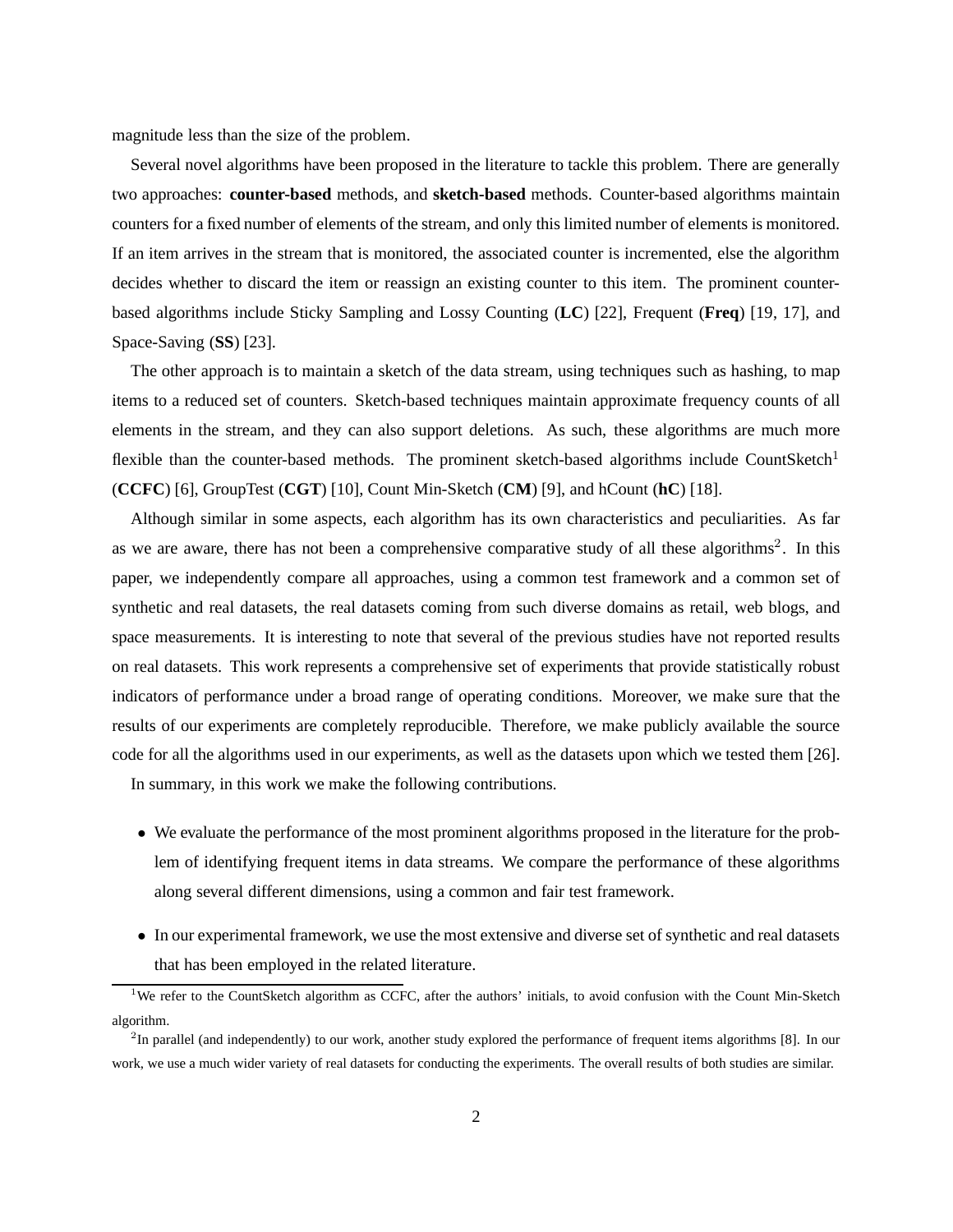- Our experiments reveal how the parameters of each algorithm should be tweaked in order to suit the requirements of a particular application or data characteristics, and they indicate promising directions for future work in this area.
- Finally, we provide a 'practitioner's guide' for helping in selecting the appropriate algorithm for a given problem scenario.

Before proceeding with the details of our study, we should note that a related problem is that of mining frequent itemsets from streaming data. In this case though, the emphasis is on detecting sets of items that appear together frequently. Specialized techniques and algorithms have been developed for the solution of this problem [28, 4], as well as the problem of finding recent frequent itemsets [5, 21, 15]. For the purposes of this experimental study, we focus on the algorithms specifically designed for frequent items. For an examination of algorithms for frequent itemsets, the interested reader is referred to the recent survey by Cheng et al. [7].

The rest of the paper is organized as follows: in Section 2, we define the problem formally; in Section 3, we give brief descriptions of the algorithms we test; in Section 4, we describe factors influencing the test designs. In Section 5, we present the tests and the results, followed by a discussion of the results in Section 6. Finally, we conclude in Section 7.

## **2 Problem Definition**

All the algorithms make the simplifying assumption that the data stream is a set of integers. That is, each item or transaction<sup>3</sup> in the stream is represented by a single integer.

The Frequent Items problem (FI) is defined as follows.

**Problem 1** [Frequent Items (FI)] *Given a support parameter*  $\phi$ *, where*  $0 \le \phi \le 1$ *, find all the items in the data stream, which have a frequency of at least* φN*, where* N *is the number of transactions seen so far in the stream.*

Since the algorithms deal with approximate solutions to the frequent items problem, the problem is sometimes expressed in a modified form that takes into account an error parameter,  $\epsilon$ . This variation of the problem, known as the  $\epsilon$ -deficient problem, is posed as follows: given a support parameter  $\phi$ , and an error parameter  $\epsilon$ , find all the items in the stream which have a frequency of at least  $\phi N$ , with a tolerance of  $\phi - \epsilon$ .  $\epsilon$  is usually chosen to be much smaller than  $\phi$ ; typically  $\epsilon = \phi/10$  may be used.

<sup>&</sup>lt;sup>3</sup>For the rest of this paper, we use the terms 'item' and 'transaction' interchangeably.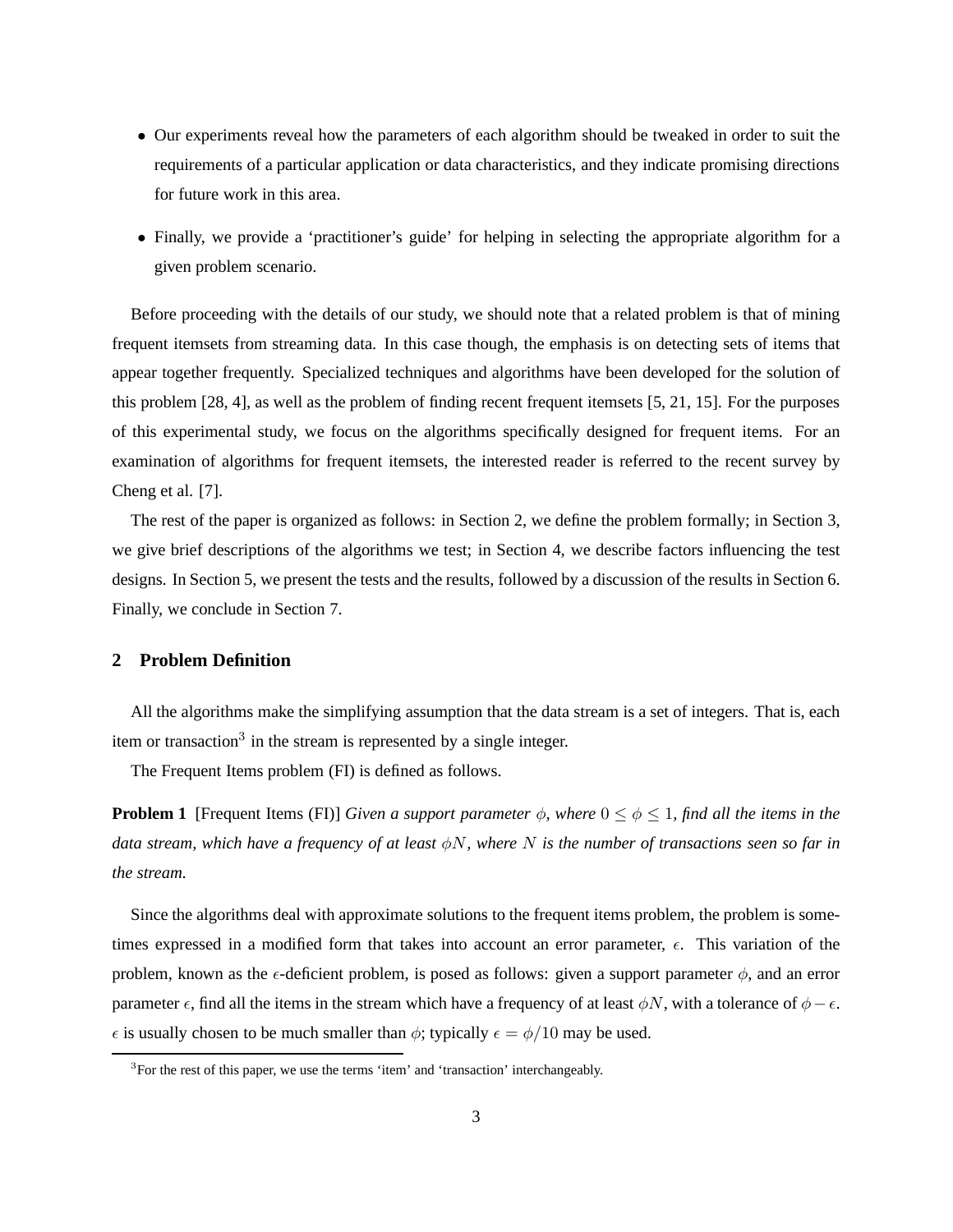The probabilistic algorithms use another input parameter,  $\delta$ . This parameter represents the probability that the algorithm mis-classifies an item as frequent, when it is not, or not frequent, when it actually is.

The significance of the above two parameters (i.e.,  $\epsilon$  and  $\delta$ ) is that they represent the trade-off between the desired accuracy and the space used by the algorithm. With lower values of  $\epsilon$  and  $\delta$ , the algorithms guarantee a more accurate performance, but at the cost of higher space usage.

We should note that two of the algorithms, that is **CCFC** and **Freq**, are designed to address a slightly different, but related problem. They identify the top- $k$  most frequent items in the data stream. Thus, they take as input the integer k, instead of the support  $\phi$ .

Nevertheless, with a careful, yet straightforward, selection of the parameters, the above variations of the problem become equivalent. In our experiments, we make sure that all the algorithms solve the exact same problem, and can therefore be directly compared to each other.

# **3 The Algorithms**

#### **3.1 Counter-based Algorithms**

## **3.1.1 Freq**

The Frequent algorithm keeps count of  $k = 1/\phi$  number of items. This is based on the observation that there can be at the most  $1/\phi$  items having frequency more than  $\phi N$ .

**Freq** keeps count of each incoming item by assigning a unique counter for each item, until all the available counters are occupied. The algorithm then decrements all counters by 1 until one of the counters becomes zero. It then uses that counter for the newest item. This step deletes all the non-frequent item counters. When the query is posed, the algorithm simply returns all  $k$  items as the frequent items.

#### **3.1.2 LC**

The Lossy Counting algorithm maintains a data structure D, which is a set of entries of the form  $(e, f, \Delta)$ , where e is an element in the stream, f is an integer representing the estimated frequency and  $\Delta$  is the maximum possible error in f. LC conceptually divides the incoming stream into buckets of width  $w = 1/\epsilon$ transactions each. If an item arrives that already exists in  $D$ , the corresponding f is incremented, else a new entry is created. D is pruned by deleting some of the entries at the bucket boundaries. The authors show that the space requirement is bounded by  $\frac{1}{\epsilon} \log \epsilon N$ .

A query is answered by presenting as output the entries in D where  $f \ge (\phi - \epsilon)N$ .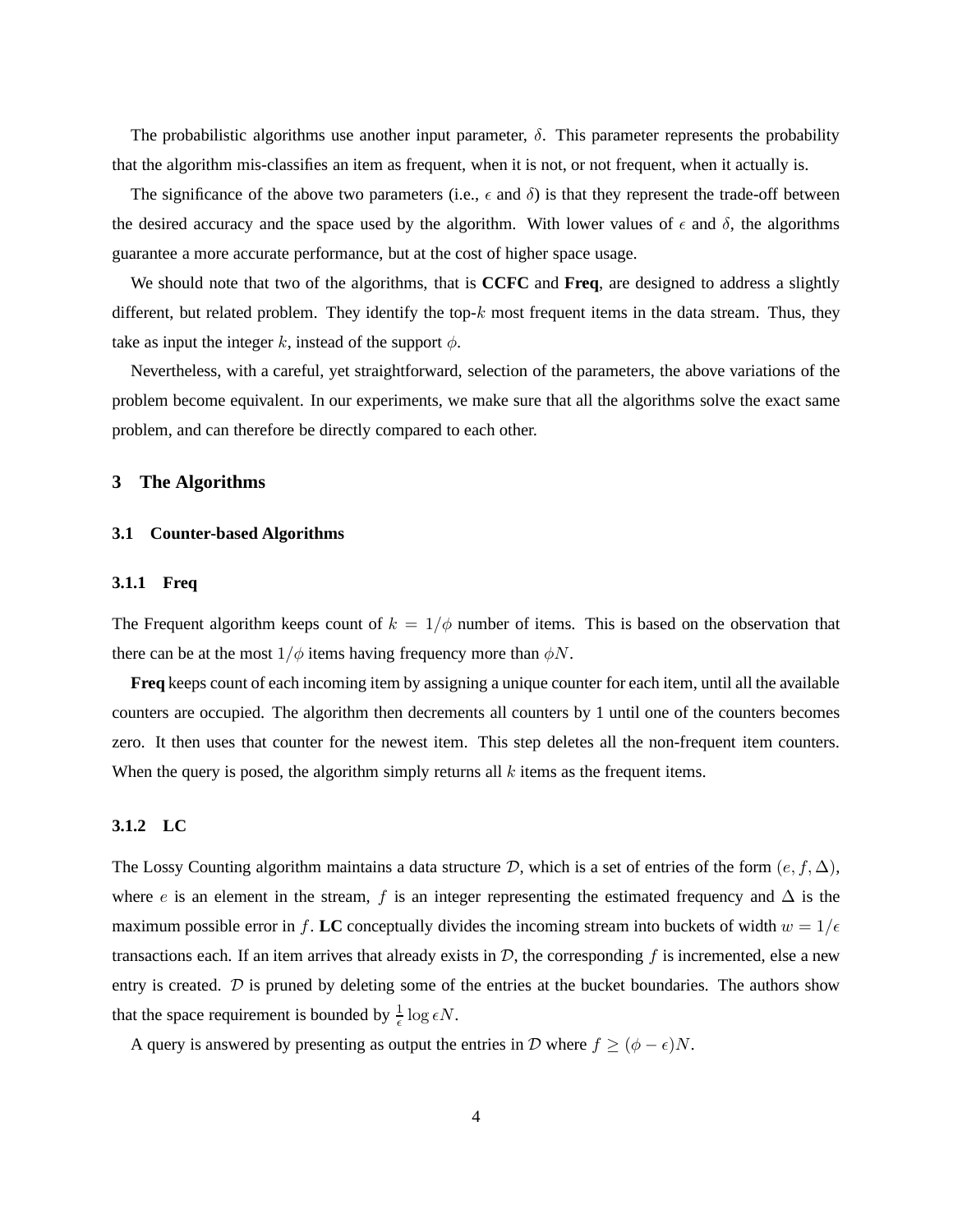#### **3.1.3 SS**

The Space-Saving algorithm uses a data structure called Stream-Summary to monitor the frequent items. The Stream-Summary data structure consists of a linked list of a fixed number of counters, each corresponding to an item to be monitored. All counters with the same count are associated with a bucket which stores the count. Buckets are created and destroyed dynamically as new items come in. They are stored as an always-sorted doubly linked list. Each counter also stores the estimated error in the frequency count of the corresponding item, which is used later to provide guarantees about the accuracy of the frequency estimate returned by the algorithm. Without assuming any specific data distribution, **SS** can solve the  $\epsilon$ -deficient problem using  $\frac{1}{\epsilon}$  counters.

When a query is posed, the algorithm scans through the buckets and returns the items whose counters are associated with the buckets that have values greater than the threshold  $\phi N$ .

## **3.2 Sketch-based Algorithms**

#### **3.2.1 CGT**

The Combinatorial Group Testing algorithm is based on a combination of group testing and error correcting codes. Each item is assigned to groups using a family of hash functions. Within each group there is a group counter which indicates how many items are present in the group; and a set of  $log M$  counters with M being the largest item in the dataset. The group counter and the counters which correspond to the bits 1 in the binary representation of the item are updated accordingly.

Frequent items are identified by performing 'majority tests', i.e., by identifying items which occur more than half the time in a group. To determine frequent items correctly with probability  $1 - \delta$ , **CGT** requires space of the order of  $O(\frac{1}{\phi} \log \frac{1}{\phi \delta} \log M)$ 

## **3.2.2 CCFC**

CCFC uses a data structure called CountSketch, which is an array of  $t$  hash tables each containing  $b$  buckets. Two sets of hash functions are used: one set  $(h_1, \ldots, h_t)$  hashes items to buckets, and the other set  $(s_1, \ldots, s_t)$  hashes items to the set  $\{+1, -1\}$ . To implement these independent hash functions a randomness of  $O(t \log M)$  is required. When an item arrives, the t buckets corresponding to that item are identified using the first set, and updated by adding  $+1$  or  $-1$  using the second set. t is chosen to be of the order of  $O(\log \frac{N}{\delta})$ , and b is required to be of the order of  $O(\frac{1}{\epsilon^2})$  $\frac{1}{\epsilon^2}$ ), giving a space complexity of  $O(\frac{1}{\epsilon^2})$  $\frac{1}{\epsilon^2} \log \frac{N}{\delta}$ ).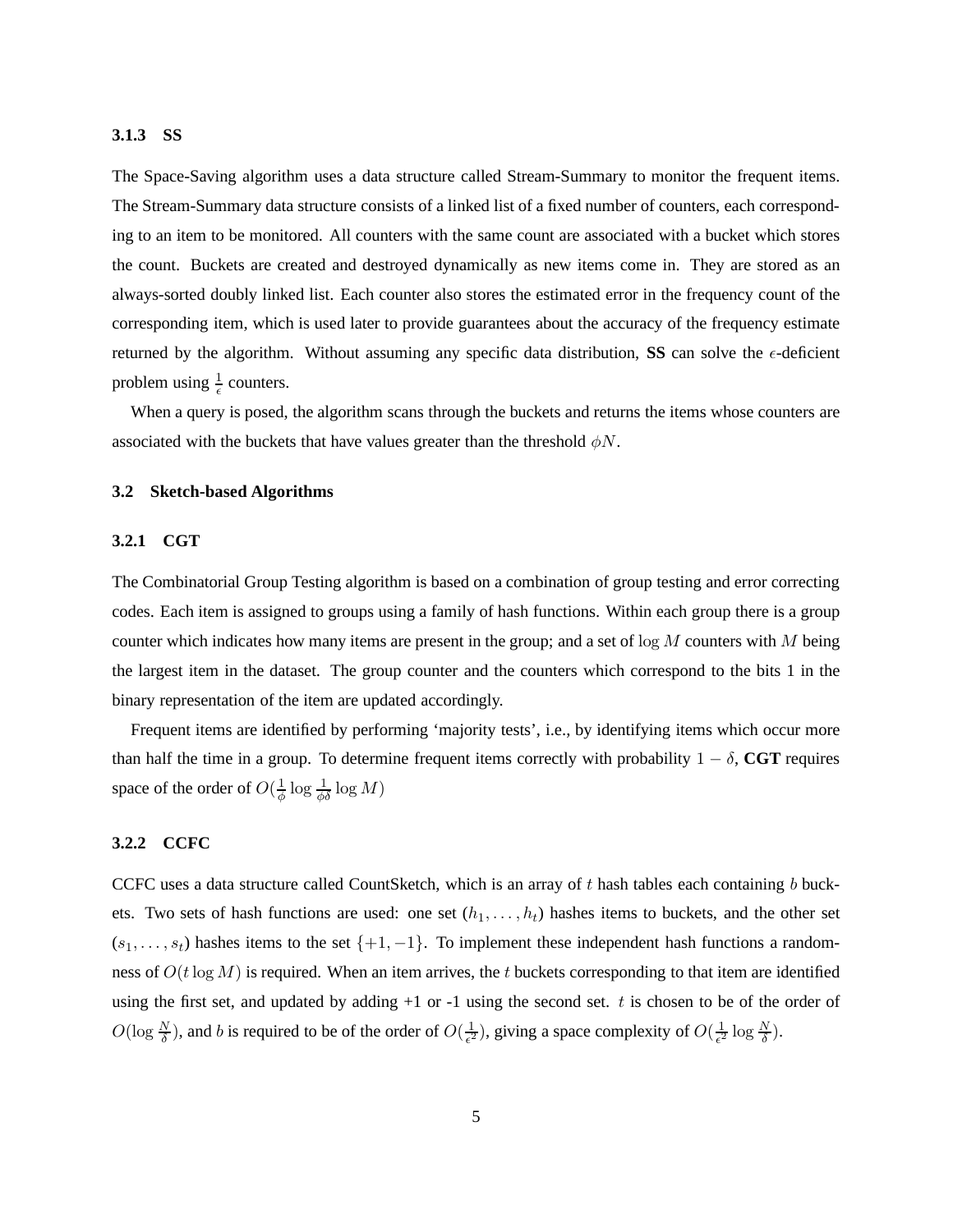The estimated count of item q is the median of  $h_i[q] \cdot s_i[q]$ . For each item, CCFC uses the CountSketch data structure to estimate its count and maintain a heap of the top- $k$  items seen so far.

## **3.2.3 CM**

The Count-Min algorithm makes use of a new sketch structure called the Count-Min Sketch. It is a two dimensional array with width w and depth d. These values are determined by the parameters  $\epsilon, \delta$ , with  $w = \frac{e}{\epsilon}$  $\frac{e}{\epsilon}$ , and  $d = \log \frac{1}{\delta}$ ; giving a space complexity of  $O(\frac{1}{\epsilon} \log \frac{1}{\delta})$ . Additionally, d pairwise independent hash functions are chosen at random, which hash each item to a column in the sketch. We use an hierarchical implementation of **CM** which speeds up the query and update operations, but increases the space requirement by a factor of  $\log M$ .

When an item  $i$  arrives, one counter in each row is incremented; the counter is determined by the hash function. The estimated frequency for any item is the minimum of the values of its associated counters. For each new item, its estimated frequency is calculated, and if it is greater than the required threshold, it is added to a heap. At the end, all items whose estimated count is still above the threshold are output.

## **3.2.4 hC**

The hCount algorithm also uses a Count-Min sketch. It maintains a sketch of size  $m \times h$ , which can be thought of as a hash-table of  $m \times h$  counters. m is set to  $\frac{e}{\epsilon}$ , while h is set to  $\log(-\frac{M}{\log(1-\delta)})$ . The algorithm uses a set of h hash functions to map each item of the dataset to h different counters, one in each column of the table. This algorithm is very similar to **CM**; it uses lesser space,  $O(\frac{1}{\epsilon} \log(-\frac{M}{\log(1-\delta)}))$ , by assuming prior knowledge of the stream (M is assumed to be known).

The hash functions are of the form:

$$
H_i(k) = (a_i \cdot k + b_i) \bmod P \bmod m, 1 \le i \le h
$$

where  $a_i$  and  $b_i$  are two random numbers, and P is a large prime number.

Thus each data item has a set of h associated counters, which are all incremented at the occurrence of that item. The estimated frequency of an item is simply the minimum of the values of all its associated counters. Clearly, the frequency of an item can only be overestimated. The error is estimated by using the data structure for calculating the frequency of a few elements which are not part of the stream. The average frequency of these as estimated by the algorithm is close to the error<sup>4</sup>.

<sup>&</sup>lt;sup>4</sup>The authors include this error correction scheme and name the enhanced algorithm hCount\*. In this paper we refer to hCount\* whenever we mention **hC** or hCount.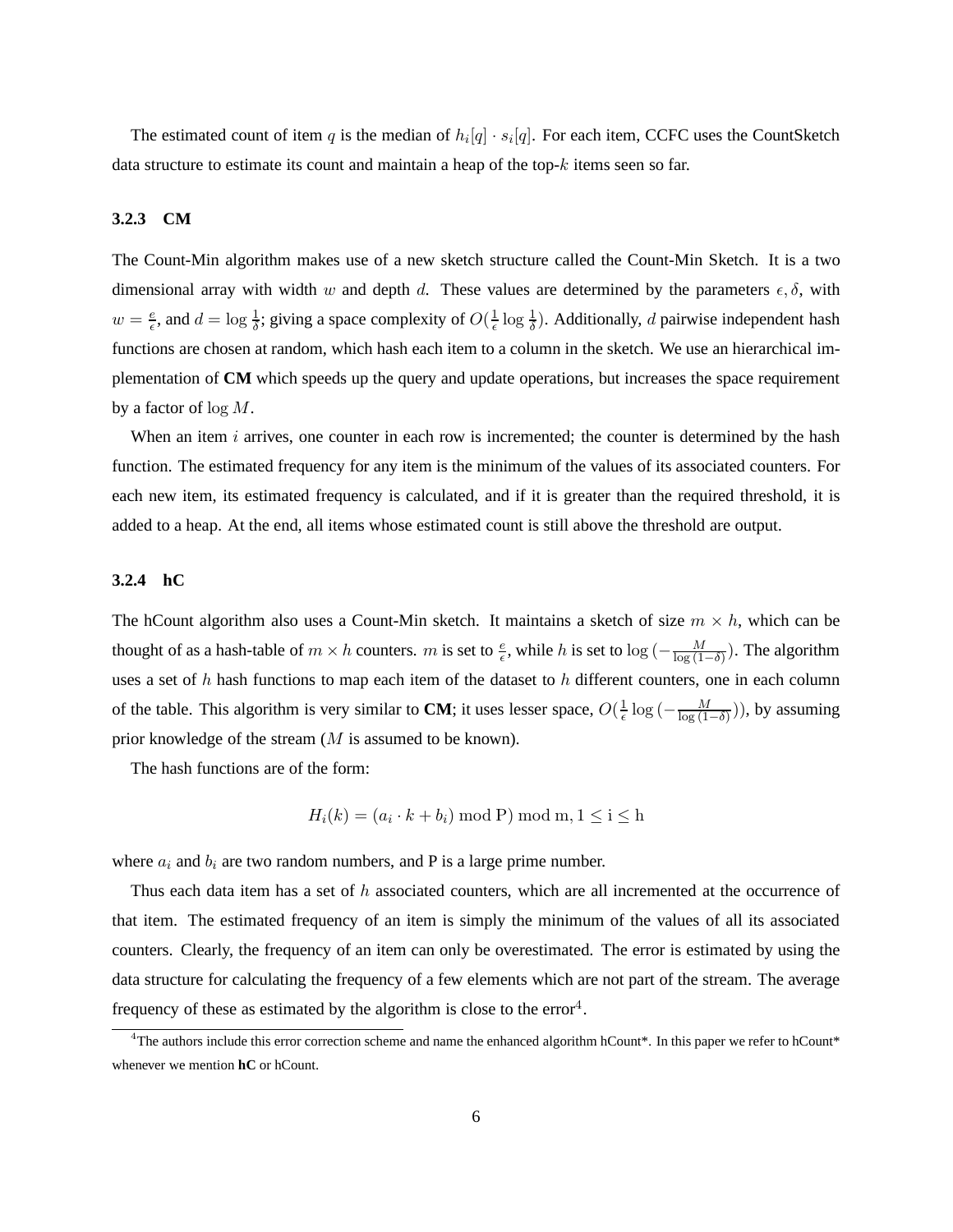|      | Algorithm Parameter(s)                            |
|------|---------------------------------------------------|
| CGT  | $\phi, \delta, M$                                 |
|      | <b>CCFC</b> $k, \delta, M, \epsilon$              |
|      | $CM \quad \delta, M, \epsilon$                    |
| LC   | $\epsilon$                                        |
| Freq | $\mathbf{k}$                                      |
|      | $\mathbf{h} \mathbf{C} \quad \delta, M, \epsilon$ |
| SS   | F                                                 |

**Table 1. Parameters that define the memory requirements for the different algorithms.**

# **4 Experimental Framework**

# **4.1 Parameters and Performance Measures**

The performance of the algorithms is affected by three sets of parameters (see Table 1).

- The intrinsic parameters of the algorithms: the tolerance  $\epsilon$ , and error probability  $\delta$ .
- The characteristics of the data stream: the number of items in the stream,  $N$ , the maximum value in the item domain<sup>5</sup>, M, and the distribution of the item values (e.g., zipf parameter, Z).
- The query parameters: support,  $\phi$ , or k (for the algorithms that cater to the the top-k items problem).

In practical applications, a reasonably high accuracy is required, and we decided to keep the parameters  $\epsilon$  and  $\delta$  constant throughout the experiments to reflect this requirement. Through a few preliminary tests values of  $\epsilon = \phi/10$ , and  $\delta = 0.01$  were found to be sufficiently restrictive. We have used these values throughout, unless mentioned otherwise.

Four main indicators of performance were recorded for each experiment, as follows.

**Recall** : This is the fraction of the actual frequent items that the algorithm identified.

**Precision** : This is the fraction of the items identified by the algorithm that are actually frequent.

**Memory Used** : The total memory used by the algorithm for its internal data structures.

 ${}^{5}$ For the datasets we used in our experiments, M represents the largest item in the stream, as well as the cardinality of the domain of the items in the stream. Even if there are  $M$  possible distinct items, such that the largest item is greater than  $M$ , we can assign the labels 1 to  $M$  to these items, so that the largest item is the same as the number of possible distinct items.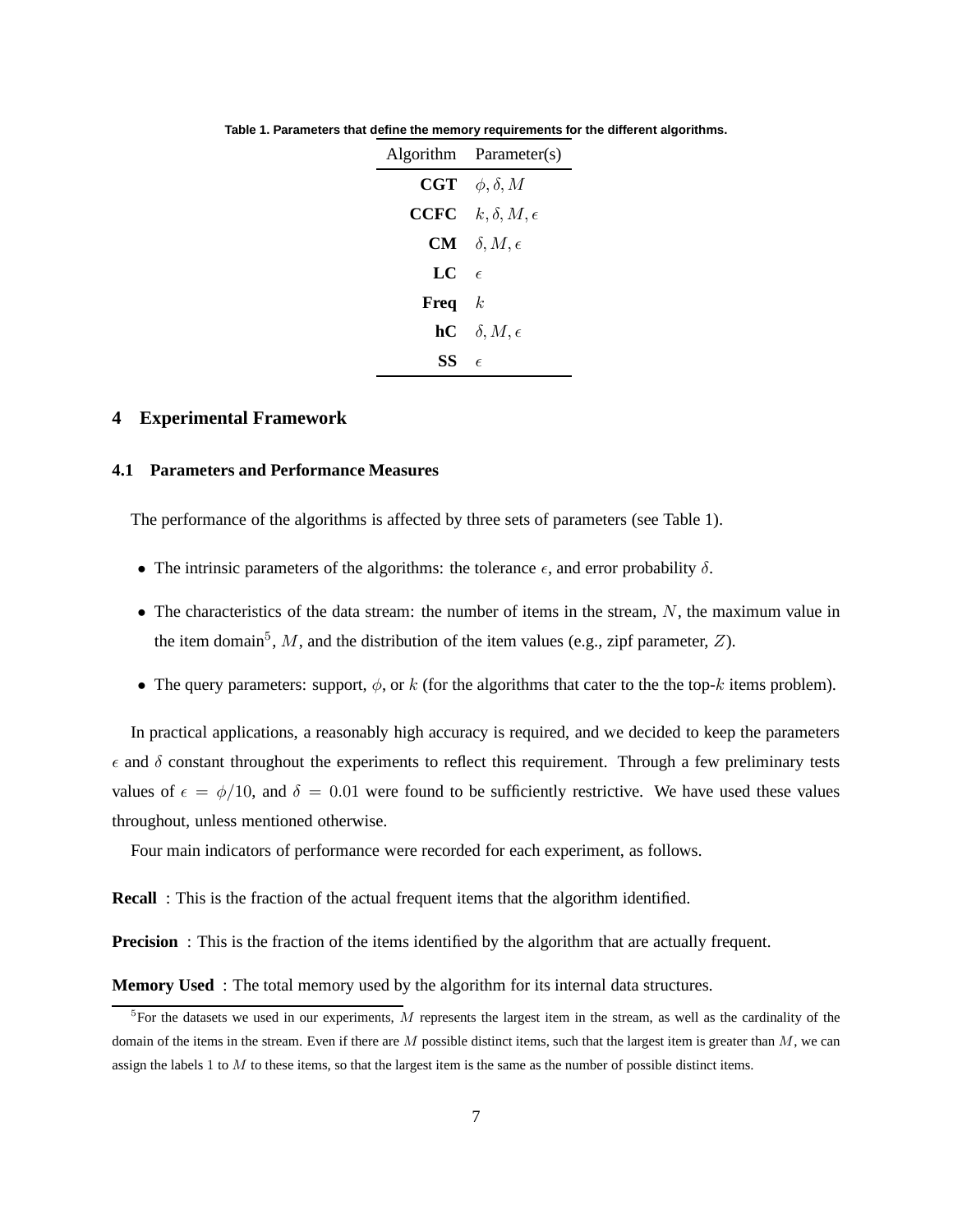**Update Time** : The total time required by the algorithm to process all items in the data stream. This is the time needed by the algorithm *only* for updating its internal data structures. This also gives a measure of the relative maximum data rates that the algorithms can handle.

The queries posed to the algorithms are expressed in terms of the threshold  $\phi$ . For the two algorithms that are designed specifically for the top-k problem (**CCFC** and **Freq**), we used  $k = 1/\phi$ , as that is the maximum number of items that can have a frequency of  $\phi N$ .

## **4.2 Memory Considerations**

Most papers describe memory bounds for the algorithms (that is, the amount of memory necessary in order to achieve a certain level of performance). These bounds are expressed as a function of the algorithm parameters. The parameters required by each algorithm are different, and are listed in Table 1.

In our study, we performed two sets of experiments. In the first set, we allocated memory to each algorithm according to the theoretical bounds described in the corresponding papers. Note that this meant we had knowledge of the item domain cardinality,  $M$ . In the second set of experiments, we allocated the same, fixed memory budget to all the algorithms (the algorithm had to initialize its data structures using only the budgeted memory).

## **4.3 Implementation Details**

All algorithms were implemented in *C*. Our implementation of the **CCFC**, **CM**, **CGT**, **LC** and **Freq** algorithms was based on the Massive Data Analysis Lab code-base [11]. The **hC** and **SS** algorithms were implemented from scratch, using the same optimizations as the other algorithms. These are best-effort reimplementations based on the original papers. The code was compiled using the *gcc* compiler (version 4.1.2). The tests were run on an IBM x3250 server, with Intel Xeon Quad Core X3220 2.4GHz CPU and 4GB of main memory.

In order to calculate the recall and precision for the experiments, we also implemented a simple array to keep exact counts of all the items in the data stream. We refer to this as the **Exact** algorithm.

#### **4.4 Datasets**

#### **4.4.1 Synthetic Data**

The synthetic datasets were generated according to a Zipfian distribution. We generated datasets with the size, N, ranging between  $10,000-100,000,000$  items, item domain cardinality,  $M$ , 65,000-1,000,000, and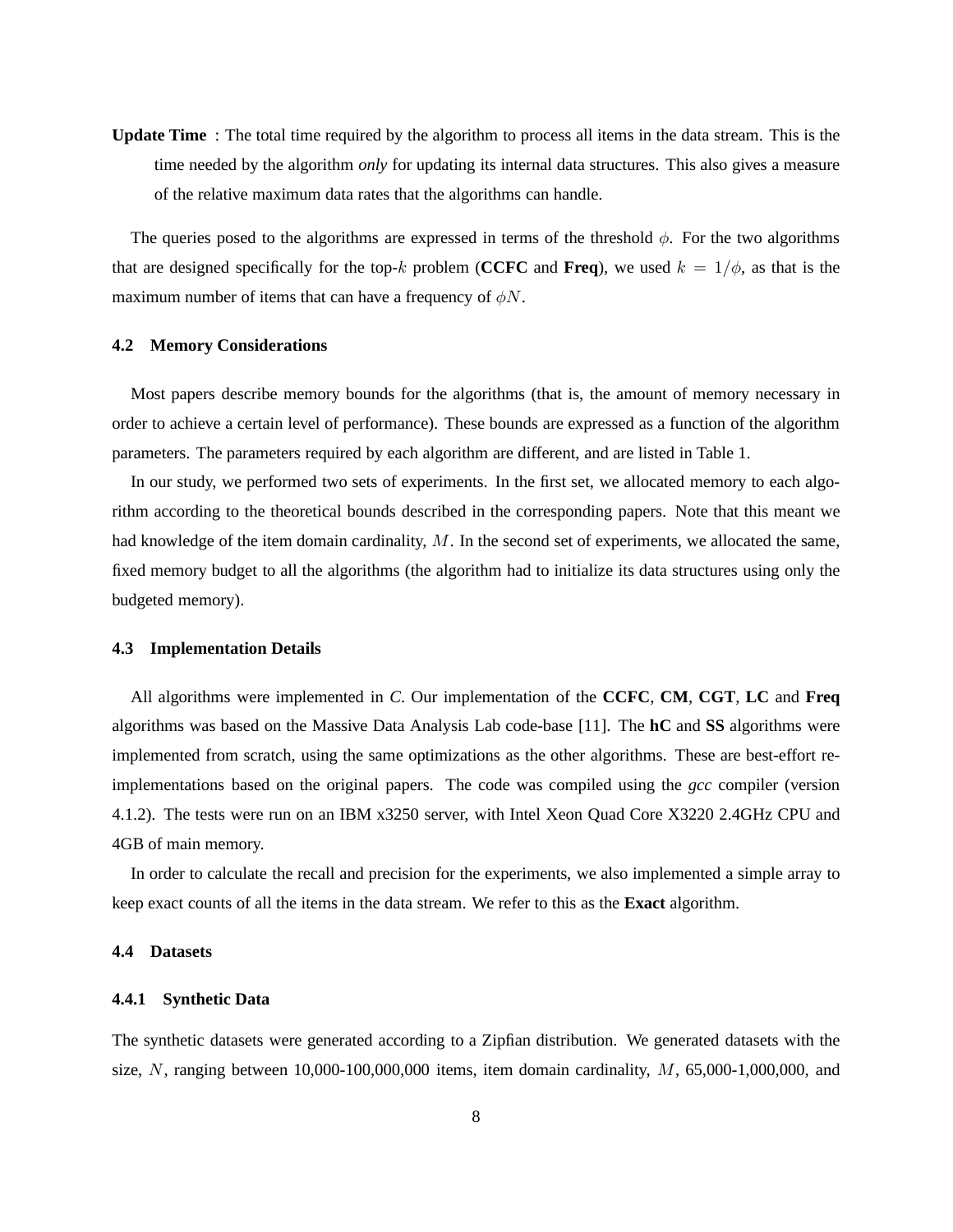|                | Kosarak | Table 2. Oldilətical characteristics or the real datasets.<br>Q148<br>Retail |           | <b>Nasa</b> |
|----------------|---------|------------------------------------------------------------------------------|-----------|-------------|
| Count          | 8019015 | 908576                                                                       | 234954    | 284170      |
| Distinct Items | 41270   | 16470                                                                        | 11824     | 2116        |
| Min            | 1       | $\theta$                                                                     | 0         | $\theta$    |
| Max            | 41270   | 16469                                                                        | 149464496 | 28474       |
| Mean           | 2387.2  | 3264.7                                                                       | 3392.9    | 353.9       |
| Median         | 640     | 1564                                                                         | 63        | 120         |
| Std. Deviation | 4308.5  | 4093.2                                                                       | 309782.5  | 778.1       |
| Skew           | 3.5     | 1.5                                                                          | 478.1     | 6.5         |

**Table 2. Statistical characteristics of the real datasets.**

Zipf parameter,  $Z$ , 0.6-3.5. The parameters used in each run are explicitly mentioned in the discussion of each experiment. We should note that (as described in Section 5) we generated several independent datasets for each particular choice of the data parameters mentioned above, and repeated each experiment for all these datasets.

# **4.4.2 Real Data**

In our experiments, we used several real datasets coming from diverse domains. These datasets are easily available, and the first two have been widely used in the datamining literature. Another factor we looked at was diversity of statistical characteristics, especially in terms of skew. The characteristics are listed in Table 2. These datasets were as follows:

**Kosarak:** It is an anonymized click-stream dataset of a Hungarian online news portal [1]. It consists of transactions, each of which has several items, expressed as integers. In our experiments, we consider every single item in serial order.

**Retail:** It contains retail market basket data from an anonymous Belgian store [3]. As in the previous case, we consider all the items in dataset in serial order.

**Q148:** This dataset was derived from the KDD Cup 2000 data [20], compliments of Blue Martini. The data we use are the values of the attribute "Request Processing Time Sum" (attribute number 148) from the *clicks* dataset. In order to get our final dataset, we replaced all missing values (question marks) with the value of  $\Omega$ .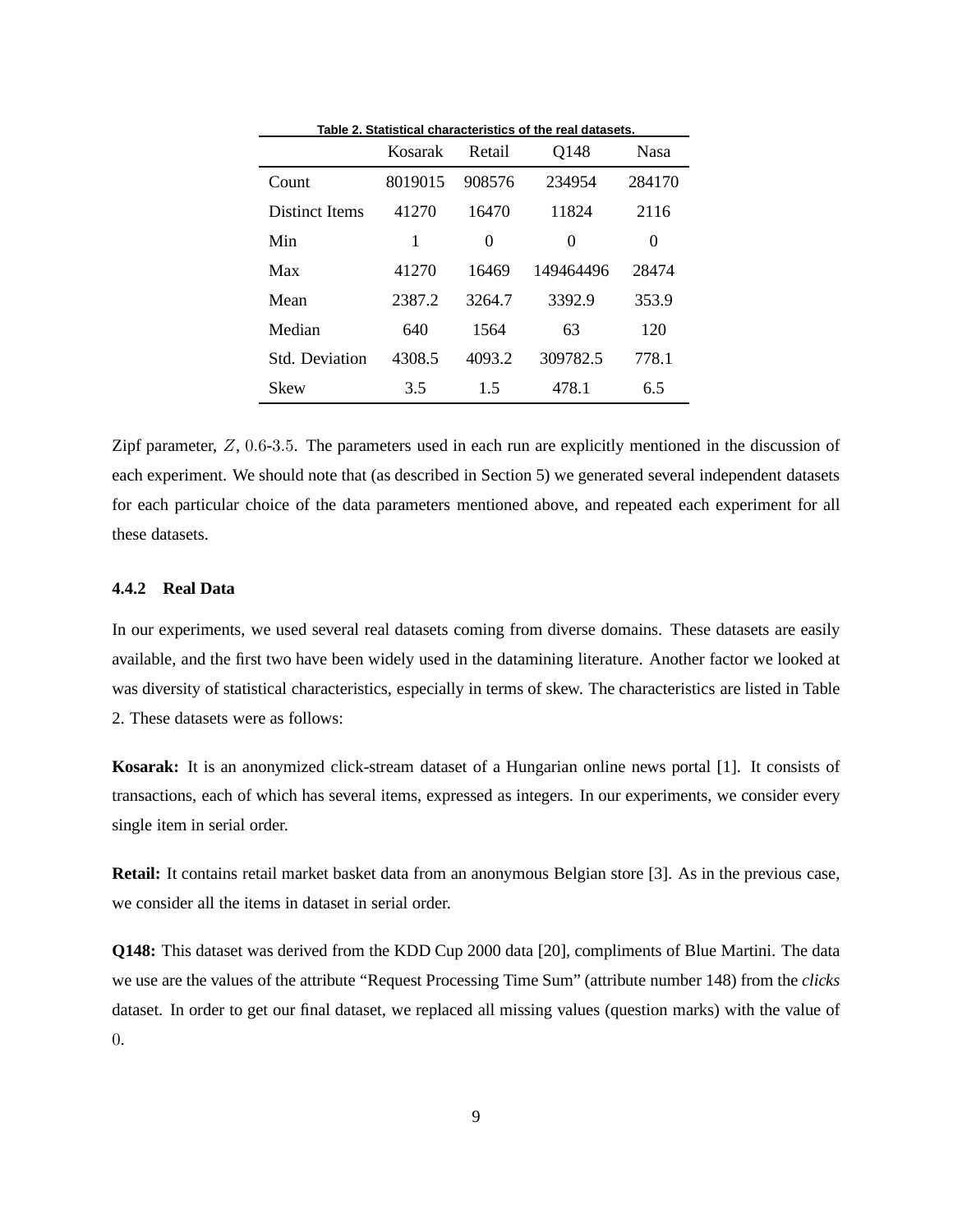**Nasa:** For this dataset, we used the "Field Magnitude (F1)" and "Field Modulus (F2)" attributes from the Voyager 2 spacecraft Hourly Average Interplanetary Magnetic Field Data [12], compliments of NASA and the Voyager 2 Triaxial Fluxgate Magnetometer principal investigator, Dr. Norman F. Ness. The dataset was constructed as follows. We used the data for the years 1977-2004. We removed the unknown values (values marked as 999), and multiplied all values by 1000 to convert them to integers (the original values were real numbers with precision of 3 decimal points). Finally, we concatenated the values of the two attributes, so that in our experiments, we read all the values of attribute "F1", followed by all the values of the attribute "F2".

# **5 Experimental Results**

In this section, we report the results of our experiments. Each experiment was run 20 times (5 times for the real datasets), and in all graphs we report the mean over all independent runs. In each run, the algorithms were reinitialized, and used a different seed (when applicable). For example, for those algorithms that require random numbers for hashing, new sets of numbers were generated. In addition, a new dataset (with the same characteristics) was generated for the synthetic data experiments. Graphs for each experiment are plotted using the average values over all runs, along with the 95% confidence intervals, shown as errorbars. (Note that in several cases, the confidence intervals are too narrow to be clearly visible in the graphs.)

#### **5.1 Synthetic Datasets**

In this first set of experiments, we made available the data and query characteristics to the algorithms so that they could be initialized with the author recommended memory allocation. The objective here is to compare the memory requirements of the algorithms, and their performance when using the recommended amount of memory.

## **5.1.1 Memory Usage**

**Expt. 1** Synthetic datasets with  $N = 10^6$ ,  $Z = 1.1$ ,  $M = 10^6$  were generated; with the other parameters *being:*  $\phi = 0.001, \delta = 0.01, \epsilon = \phi/10$ .

A zipf parameter of 1.1 was chosen so that the data are not overly skewed, which would make it very easy to distinguish frequent items. But at the same time it ensures that there is a sizable group of items which are above the threshold for a reasonable range of values for the support.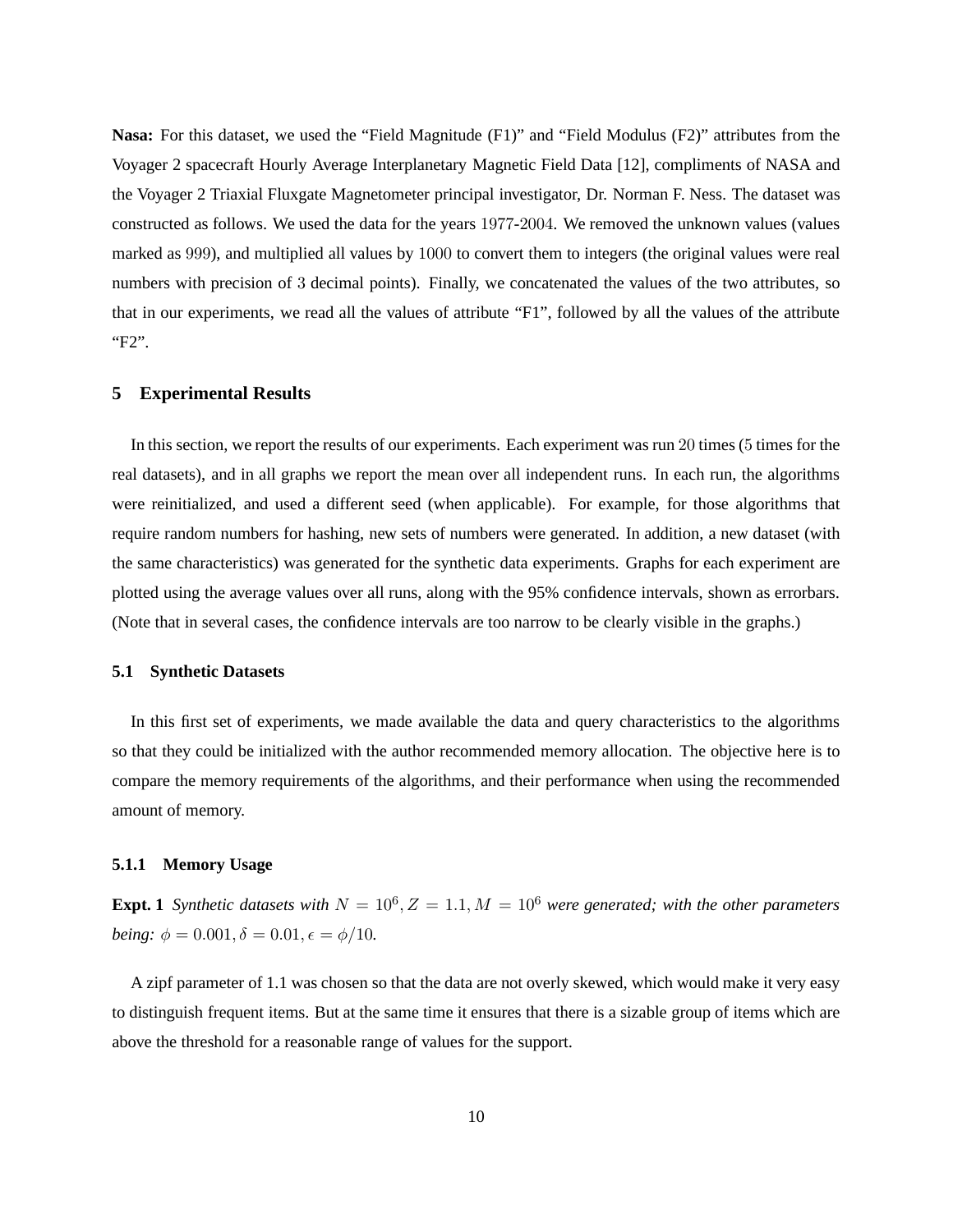In keeping with the different requirements as described in Section 3, the memory used by the algorithms varied greatly (see Table 4), with **Freq** using the least (136 KB), and **CM** using the most (2.6 MB). In comparison, **Exact** used 4.1 MB of memory. We study the variation in memory usage with change in  $\phi$  in Section 5.1.4.

## **5.1.2 Item Domain Cardinality**

Since the memory usage of most algorithms depends upon  $M$  (see Table 1), it is illustrative to look at the effect of varying M.

**Expt. 2**  $N = 10^6$ ,  $Z = 1.1$ ,  $\phi = 0.001$ , and M was varied from  $2^{16}$  to  $2^{20}$ .

The memory usage is shown in Figure 1. The algorithms **Freq**, **LC**, **SS** do not depend upon M, and hence are unaffected. The other algorithms require more memory as  $M$  increases, and the increase is logarithmic.



**Figure 1. Effect of Cardinality of the Item Domain on Memory Requirement.**

#### **5.1.3 Number of Items**

**Expt. 3**  $Z = 1.1, M = 10^6, \phi = 0.001,$  and N was increased from  $0.5$  to  $5 \times 10^6$  in increments of  $0.5 \times 10^6$ .

Ideally, with the algorithms allowed to use the optimum amount of memory, the accuracy achieved should be very high. We checked the precision and recall of the algorithms, as the number of items in the stream was increased (see Figure 3). **SS** and **LC** achieved the highest accuracy, with 100% recall and precision in every run. **hC** and **CM** achieved almost 100% on both counts. **CCFC** was slightly down on recall (around 95%), while **CGT** was slightly down on precision (93%). **Freq** had consistently very low precision (around 15%).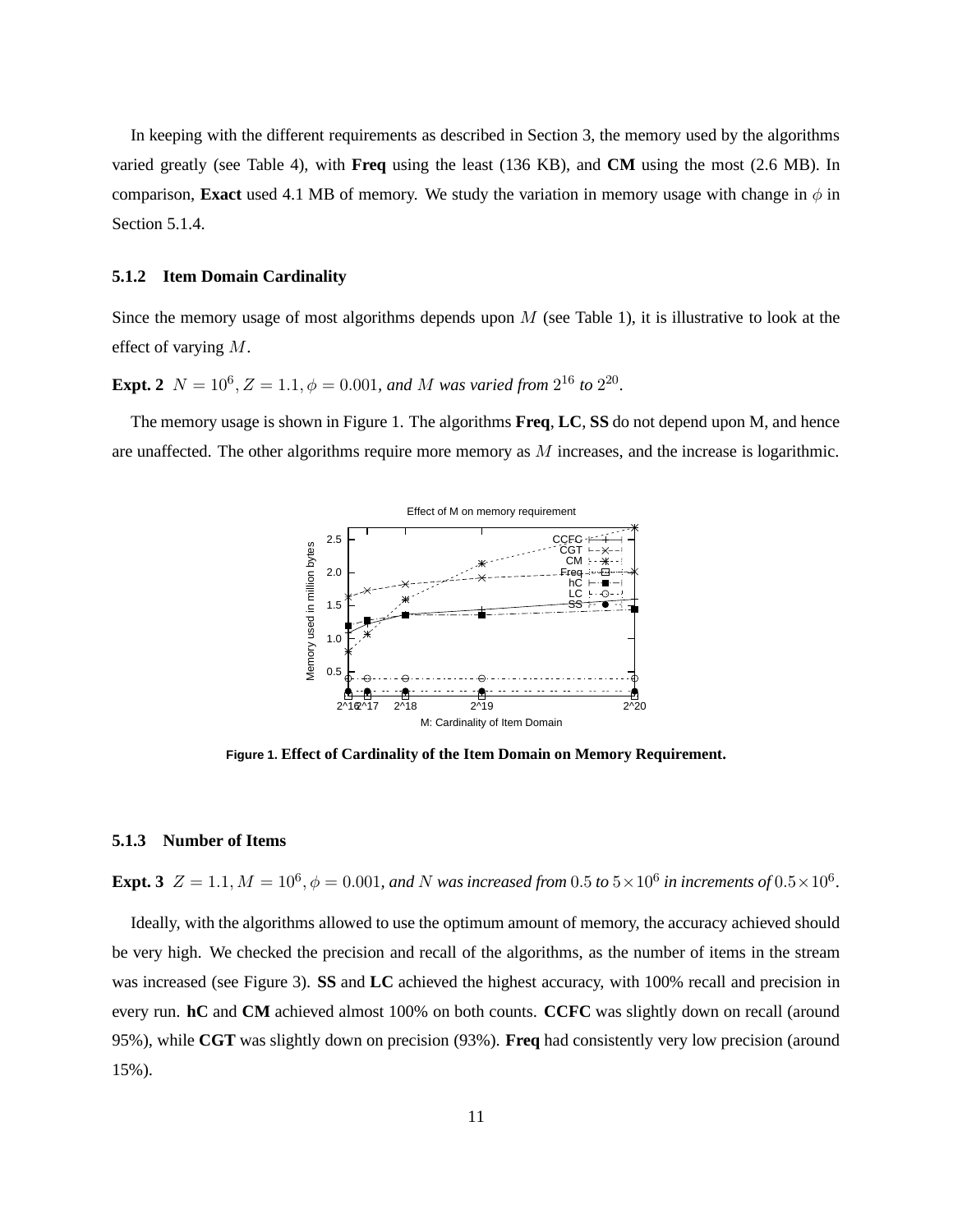## **5.1.4 Support**

The support is the defining parameter when mining for frequent items. An algorithm should be able to answer queries reliably over a wide range of support values. In this experiment we inspected the performance of the algorithms with change in support.

**Expt. 4**  $N = 10^6$ ,  $Z = 1.1$ ,  $M = 10^6$ , and support  $\phi$  was varied from 0.001 to 0.01 in increments of 0.001.

The recall and precision achieved by the algorithms are shown in Figure 4. Performance of all algorithms was consistent over the entire range of the support values. **Freq** exhibited low precision.

It should be noted that in the experiments in this section, we allowed the algorithms to know  $\phi$  beforehand, so that they are able to allocate memory accordingly. It is illustrative to look at how the algorithms needed to use increasing amounts of memory to cater to lower supports in order to maintain high recall and precision. This is shown in Figure 2. Quite clearly, there is an inverse proportionality relationship between the support and the memory requirements for all algorithms. This is especially pronounced in the case of **CM**, **CGT**, **CCFC** and **hC**, which are all sketch-based algorithms.



**Figure 2. Effect of Support on Memory Requirement.**

#### **5.1.5 Data Distribution**

The inherent assumption in mining data for frequent items is that data are not uniform, and have features of interest. This is reflected in the skewness of the data. In this experiment, we tested the algorithms against data of varying skewness. Streams with a high skew have a few items which occur very frequently; streams with low skew have a more uniform distribution of items, and it is more difficult for the algorithms to distinguish the frequent items.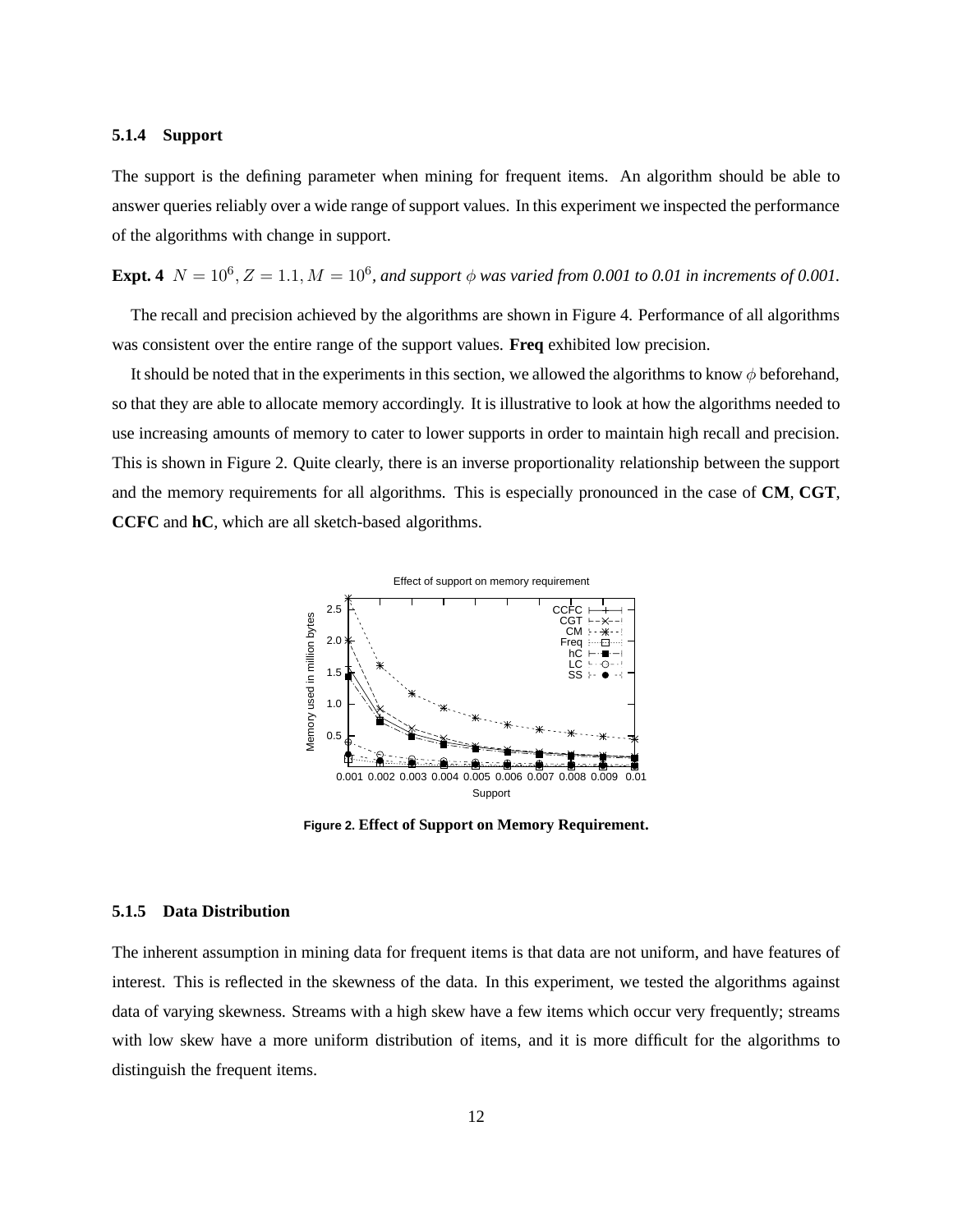**Expt. 5**  $N = 10^6$ ,  $\phi = 0.001$ ,  $M = 10^6$ , and the Zipf parameter, Z, was varied between 0.6-3.5.

The results are shown in Figure 5. All algorithms performed well for highly skewed distributions  $(Z >$ 1.0). **hC**, **LC** and **SS** exhibited high recall and precision even for the distributions with  $Z < 1.0$ . Recall for **CCFC**, and precision for **CGT** dipped noticeably for  $Z < 1.0$ .

# **5.1.6 Time**

In this experiment, we measured the time required by the algorithms to update their internal data structures in response to new items arriving in the stream, and the time required to answer a query, i.e., to identify the frequent items. Up to 100 million items were fed to the algorithms one after the other without any external delays. The entire dataset was stored in main memory to ensure that there were no delays reading from disk. The cumulative time required to handle the entire stream was measured, which we call the update time.

**Expt. 6**  $Z = 1.1, \phi = 0.001, M = 10^6$ , and the N was varied between  $10^4$ - $10^8$ .

Figure 9(a) shows the update times for the algorithms as a function of the number of items. As with memory, the update times vary widely. A good feature of all the algorithms is that the increase in update time scales linearly with the number of items. **Freq** had the smallest update times, but remember that its precision was always low. The best combination of accuracy and update time is offered by **LC**. The high accuracy of **SS** comes at the cost of increased update time requirements.

Based on the update time, we can calculate a 'maximum data rate' that each algorithm can handle. The calculation is based on the fact that each item in our stream is represented using 4 bytes. Combining this with the update times obtained, the maximum data rates of the algorithms are given in Table 3.

We also measured the time required to output the frequent items, which we call the query time. For all algorithms except **hC**, the query time was found to be negligible, i.e., queries were answered almost instantaneously. **hC** had a considerably large query time of around 1.3 seconds. The reason for this discrepancy, is that **hC** estimates the frequency of each individual item in the stream, and then provides as output the ones above the threshold. It does not use any special data structure for keeping track of only the frequent items, as the other algorithms do. It seems that a significant speed up in query time could be achieved if something like a heap of frequent items was maintained (as in **CM**).

## **5.2 Synthetic Datasets, Budgeted Memory**

As experiments in Section 5.1 show, almost all the algorithms perform well across different distributions and across several support thresholds. However, the comparison is in a sense unfair, as some algorithms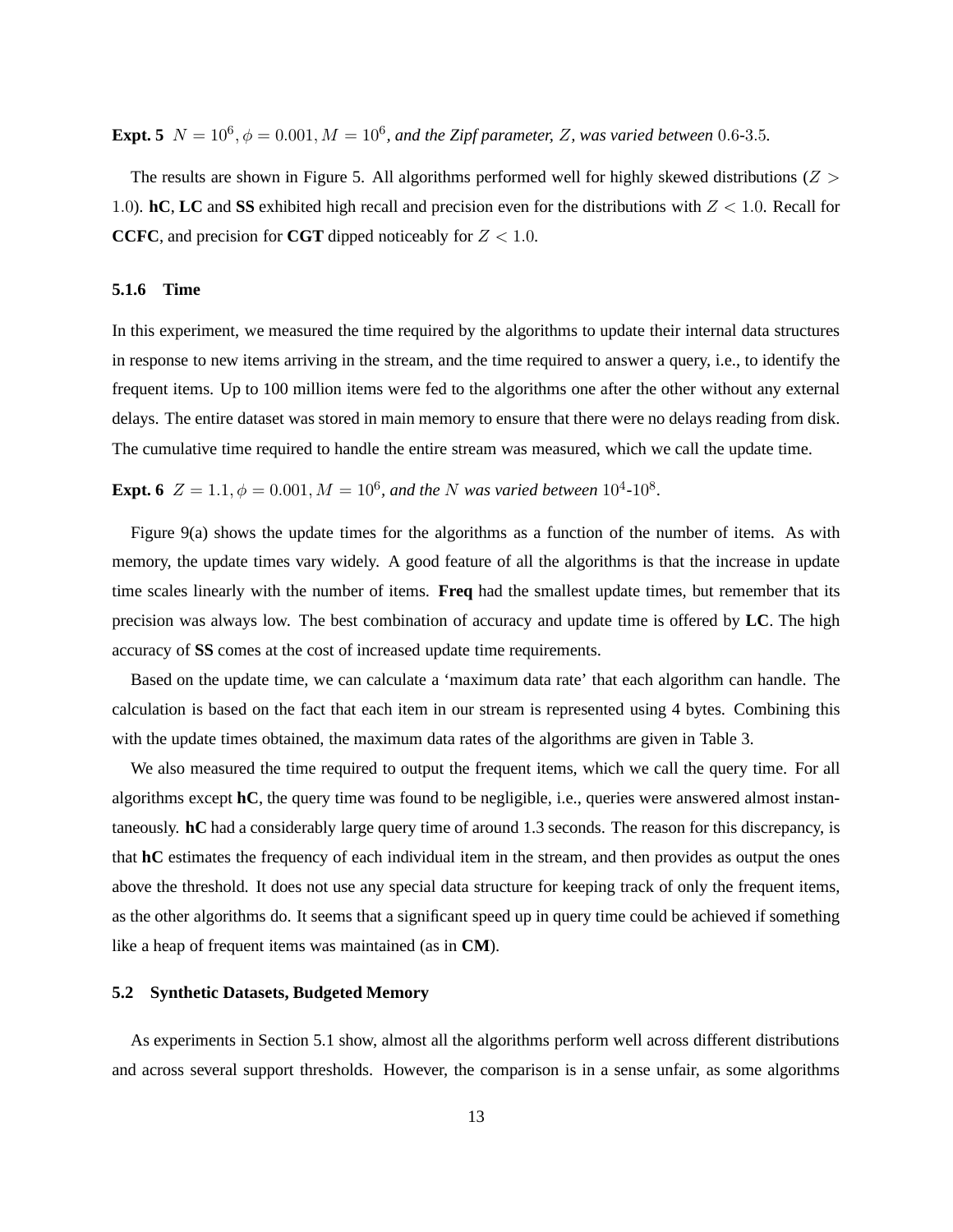**Table 3. Maximum possible data rates (MB per second) that can be handled by the algorithms, based on update time** for  $10^8$  items.

|            | Algorithm Maximum Data Rate (MB/sec) |
|------------|--------------------------------------|
| CCFC       | 0.1603                               |
| <b>CGT</b> | 1.2847                               |
| CМ         | 3.8445                               |
| Freq       | 32.9307                              |
| hС         | 3.1186                               |
| LC         | 14.9467                              |
| SS         | 0.0369                               |

use significantly more memory than others to achieve the same level of accuracy. In this section, we report experiments, where we allocated an equal, fixed memory budgets to all algorithms.

Due to the vastly differing internal data structures, it was impossible to restrict each algorithm to an exact memory budget number. We set the memory budget as follows. Observing that **Freq**, consistently uses the least amount of memory, we used the **Freq** memory usage as the baseline. Although **Freq** was not the best in terms of precision, this choice ensured that the algorithms were stretched. In each experiment, the memory used by **Freq** was set as the fixed budget for the other algorithms. The initialization part of the other algorithms was tweaked to cater to this requirement. We found that we could initialize all algorithms with almost equal memory, within a margin of  $\pm 3\%$ .

We repeated all the experiments described so far, only this time, all algorithms used the same amount of memory. The rest of the experimental settings were the same as those in Section 5.1.

## **5.2.1 Number of Items**

With memory budgets, **CCFC** and **CGT** were the algorithms most severely affected (see Figure 6). There was a sharp fall in the recall for **CCFC**. **CGT** exhibited low recall as well as low precision. The precision of **CM** was also slightly lower. We examined the percentage reduction in memory usage for each algorithm as compared to the non-budgeted case. For the case  $N = 5 \times 10^5$ , these values are given in Table 4. It is interesting to note that even with these large reductions in memory, the accuracy of **SS**, **LC** and **hC** was not much affected.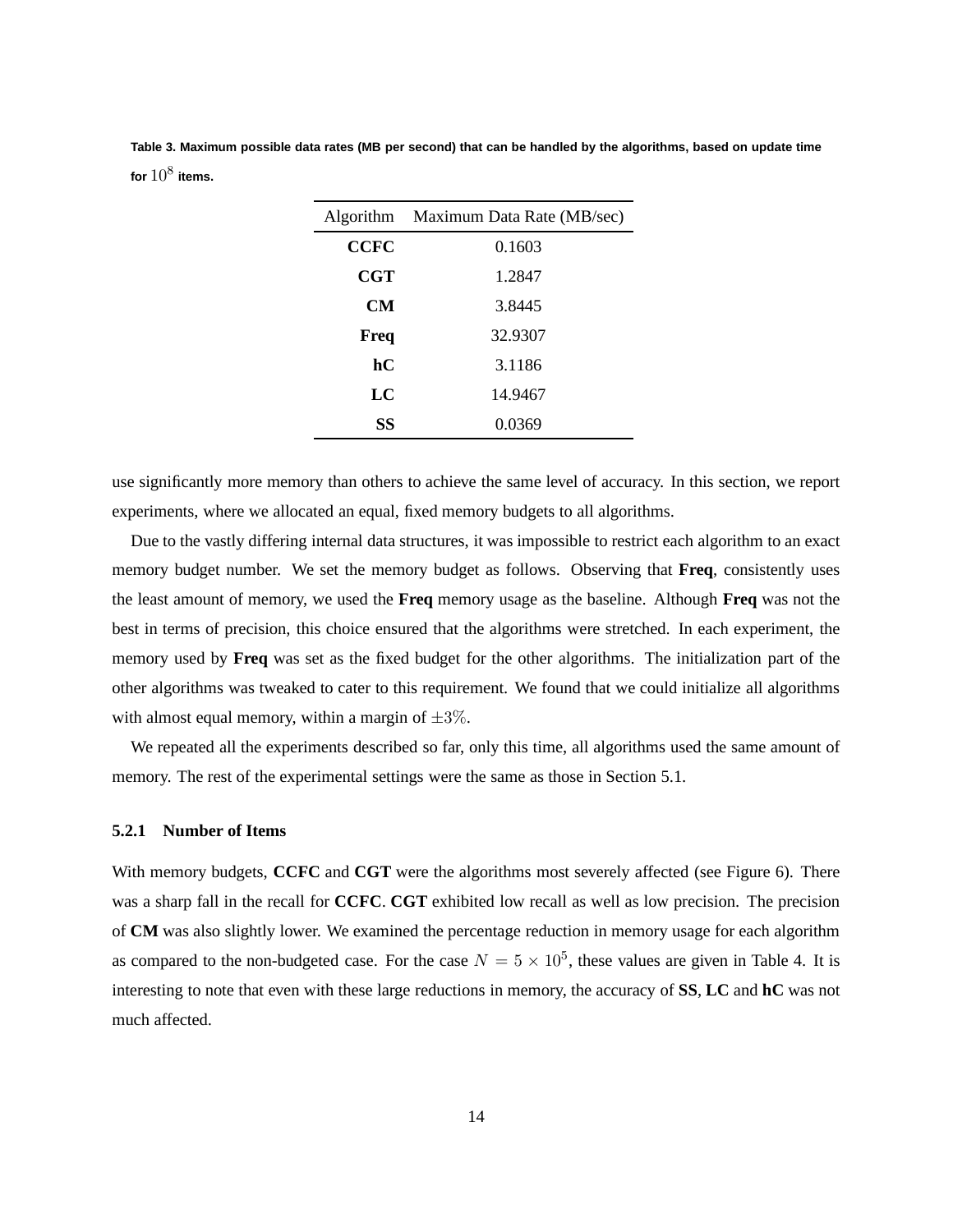| Algorithm   | Without Budget | <b>Budgeted</b> | Difference % |
|-------------|----------------|-----------------|--------------|
| <b>CCFC</b> | 1596732        | 136176          | $-91.47$     |
| CGT         | 2016228        | 136580          | $-93.23$     |
| <b>CM</b>   | 2680432        | 132296          | $-95.06$     |
| Freq        | 136024         | 136024          | 0            |
| hС          | 1440104        | 136096          | $-90.55$     |
| LC          | 399992         | 136056          | $-65.99$     |
| SS          | 213485         | 135932          | $-36.33$     |

**Table 4. Change in memory usage with memory budgets. Memory is indicated in bytes.**

## **5.2.2 Support**

Again, for every support value, the memory allocated by **Freq** was used as the budget for the other algorithms. The observations are similar to the previous experiment, with **CGT** being severely affected in terms of both recall and precision (see Figure 7). Recall for **CCFC** and precision for **CM** were lower. Again, precision and recall for **SS**, **LC** and **hC** remained more or less unaffected.

#### **5.2.3 Data Distribution**

The experiments with varying Zipf parameter, Z, demonstrate that changes in data distribution affect the performance of the budgeted memory algorithms in a more pronounced manner. The recall and precision of the algorithms are shown in Figure 8. **CCFC** and **CGT** performed noticeably worse than in the nonbudgeted case, although only recall was affected for **CCFC**. Also the effect of lower Z values (more uniform distribution) was even more pronounced. It was surprising to notice that *both* precision and recall for **CGT** for Z < 1.0 were zero. Precision for **CM** also suffered for lower Z values. **SS**, **LC** and **hC** once again performed almost as well as they did in the non-budgeted case. For extremely skewed data ( $Z > 1.5$ ), the frequent items are quite well distinguished from the others and all algorithms performed well, despite the lower memory.

# **5.2.4 Time**

With budgeted memory, the internal data structures used by the algorithms are smaller (less counters, smaller hash tables). Accordingly, the update time can be expected to be lower than was the case with the nonbudgeted memory. The experiment in Section 5.1.6 was repeated using memory budgets and the above hypothesis proved to be true. For some of the algorithms, the reduction in update time was especially high: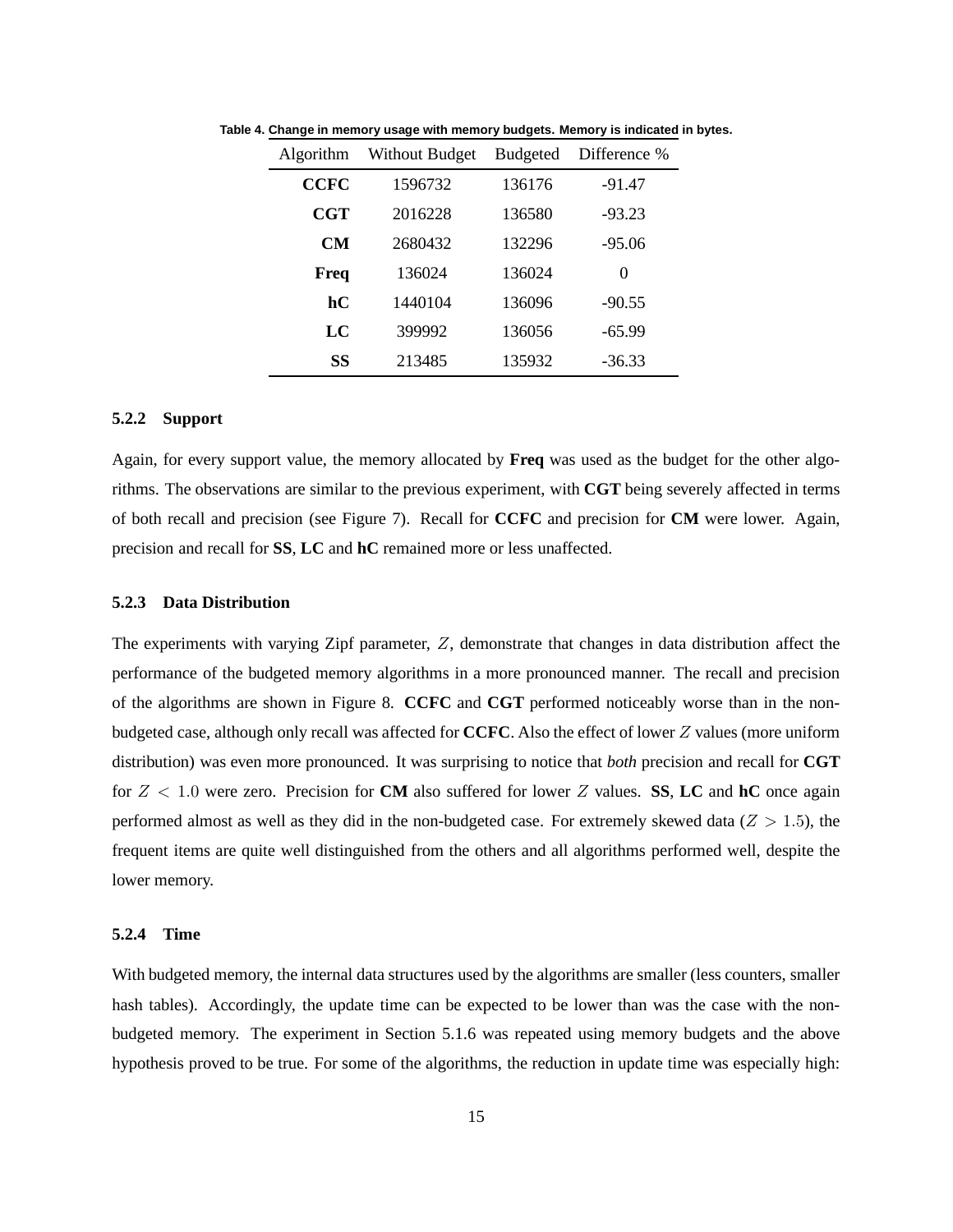|                                       | Support |     |     |    |    |       |
|---------------------------------------|---------|-----|-----|----|----|-------|
| Dataset 0.001 0.002 0.004 0.006 0.008 |         |     |     |    |    | 0.010 |
| Q148                                  | 66      | 37  | 21  | 15 | 10 | x     |
| Retail                                | 64      | 18  | 7   | 5. | 5. | 5     |
| Kosarak                               | 73      | 35  | 16  | 11 | 10 | 6     |
| <b>Nasa</b>                           | 215     | 147 | 76. | 25 | 19 | 15    |

**Table 5. Number of frequent items above the range of supports for the real datasets.**

most notably for **CCFC** (see Figure 9(b)).

## **5.3 Real Datasets**

In this section we describe the experiments performed with real datasets. The datasets used are described in Section 4.4. In Table 5, we list for each dataset the number of items that are above the range of supports we used in the experiments.

The recall and precision of the algorithms were tested against varying support (0.001 to 0.01 in increments of 0.001). The testing was performed, as before, without and with memory budgets. For the budgeted case, the memory used by **Freq** was used as the common budget for all algorithms.

## **5.3.1 Q148**

With non-budgeted memory, all algorithms performed well, giving almost 100% recall and precision over the entire range of support values. When we introduced memory budgets, only the performance of **SS**, **hC** and **LC** remained at high levels (see Figure 10).

On the contrary, when using budgeted memory, recall for **CCFC** and **CGT** fell, and it decreased further for higher support values. For **CGT**, precision was lower and decreased further with increasing support. **CM** exhibited similar behavior to **CGT**, but it was not as pronounced.

#### **5.3.2 Retail**

With non-budgeted memory, again all algorithms performed well. The recall for **hC** was slightly low for lower values of support, falling to 60% for  $\phi = 0.001$ .

This behavior was unchanged in the budgeted memory case. With budgeted memory, **CCFC** also had low recall for lower support values. **CGT** was severely affected, with recall and precision both falling to zero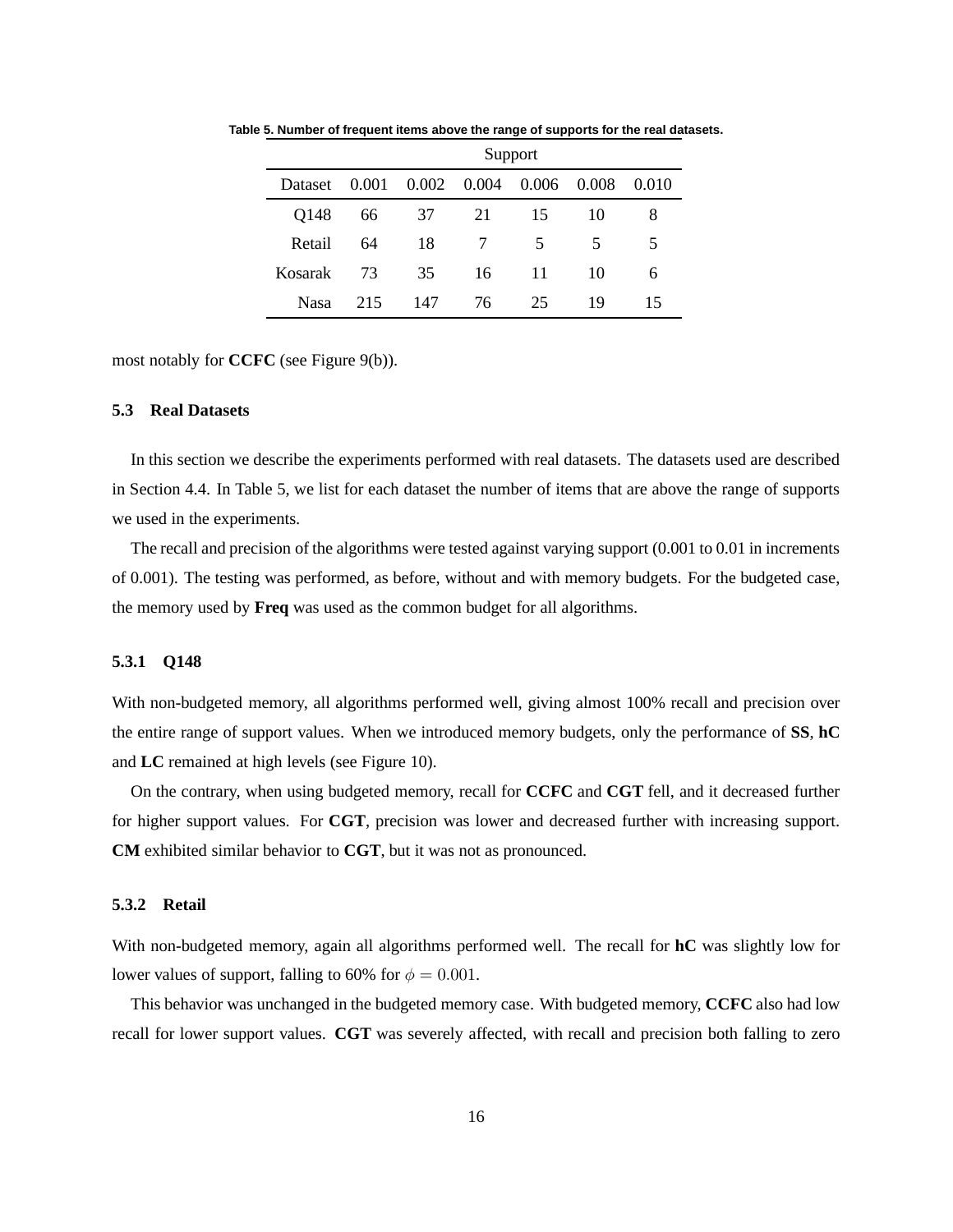(see Figure 11). Precision for **CM** was markedly low, too. **LC** and **SS** once again performed consistently well.

## **5.3.3 Kosarak**

Kosarak is the largest real dataset we used, and it also proved to be the toughest, especially for the sketchbased algorithms. For non-budgeted memory, the results for **hC** were similar to those obtained with the Retail dataset: the recall fell away for lower values of support, and this decrease was very pronounced (recall was less than 40% for all values of support less than 0.008). The other algorithms did well on recall as well as precision. **CGT** showed some dips in precision for a few values of support.

For the budgeted memory case, **CGT** was performing close to zero for both recall and precision. Recall for **hC** followed the same pattern as the non-budgeted case. Precision for **CM** was low as well (see Figure 12).

## **5.3.4 Nasa**

Results for this set were similar in nature to the previous experiments. **LC** and **hC** performed well without and with memory budgets. In the budgeted case, all other algorithms had a lower precision, and it was markedly low for the particular point  $\phi = 0.006$  (see Figure 13).

#### **6 Discussion**

Looking at the results of the experiments on synthetic and real datasets, a few general conclusions can be drawn.

## **6.1 Performance of the Algorithms**

Even though **CCFC** and **Freq** were initially designed to solve the top-k problem, we included them in our study for completeness. The experiments indicate that **CCFC** could be adapted to the FI problem, since it performed reasonably well in our tests. On the other hand, **Freq** performed consistently low in precision.

The sketch-based algorithms **CGT**, **CM** and **hC** performed reasonably well, but were usually affected in some way at the extremes of the parameter ranges. The sketch-based algorithms (except **hC**) were also the ones that were most affected when restricted to use memory budgets. The sketch-based algorithms keep track of *all* items: whatever the memory available, it has to be "shared out" in the form of a sketch amongst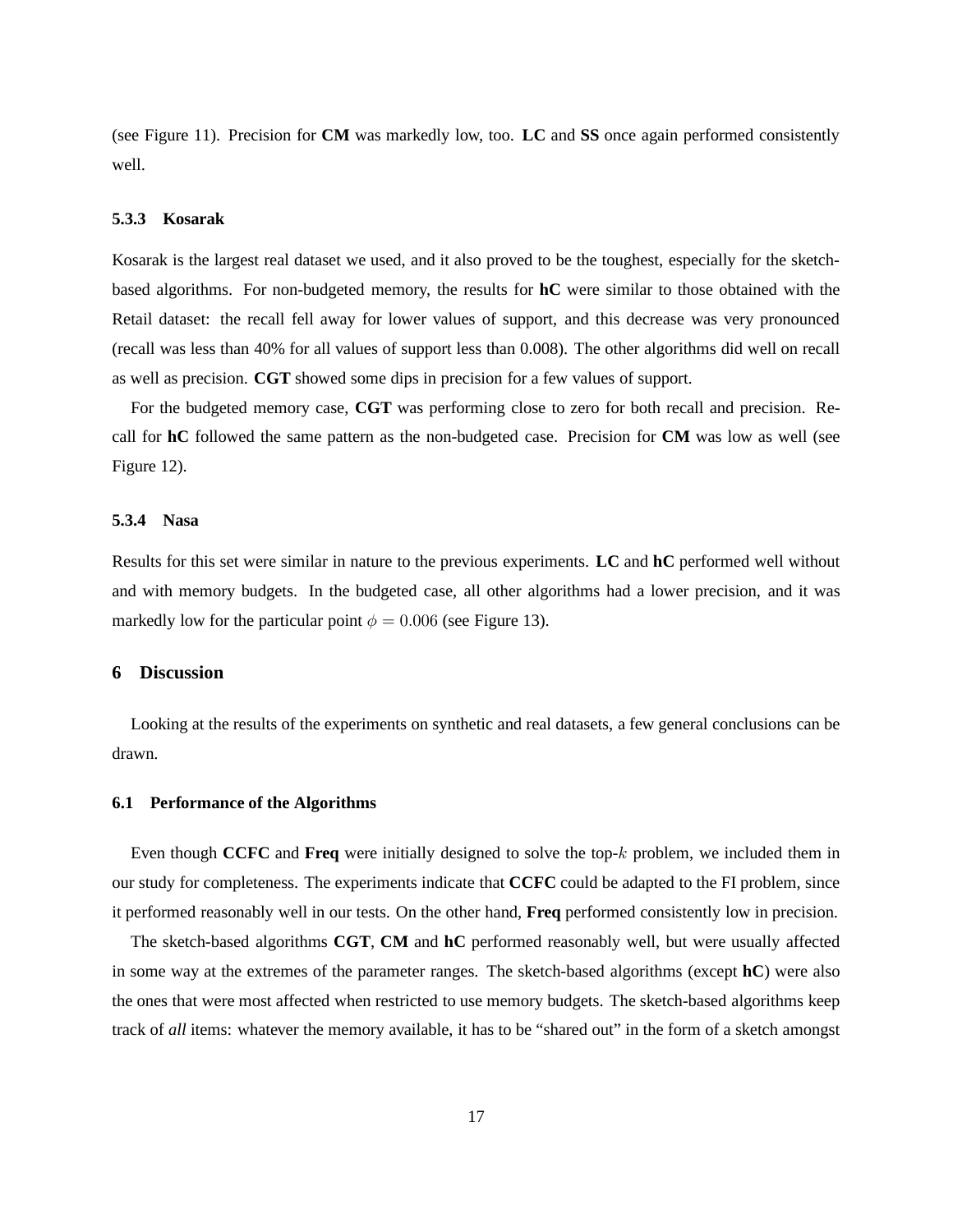all items. The counter-based algorithms, on the other had, just lose a number of counters. This explains why the sketches are particularly sensitive to memory constraints.

It is also interesting to note that some of the algorithms exhibit a more stable behavior than others. This is apparent in the experiments with the synthetic datasets, where we repeatedly run each experiment, every time with a newly generated dataset (but always following the same data distribution). If we focus our attention on the confidence intervals reported in the results, we can see that the performance of **CGT** and **CCFC** has large variations among runs of the same experiment. The same, but to a lesser extent is true for **Freq** and **CM**. This means that the above algorithms are rather sensitive to small variations in the input data distribution. The rest of the algorithms do not have significant variations in their performance, with **SS** exhibiting the most stable behavior of all.

Finally, it was observed that some algorithms show peculiar behavior when faced with a particular real dataset; for example, the uncharacteristically low recall of **hC** on Kosarak, or low precision of **LC** on Nasa. It would be worth exploring in further detail the reasons for this behavior.

## **6.1.1 Tighter Memory Constraints**

It was observed in Section 5.2.1 that memory restrictions did not affect the performance of **LC** and **hC** much. We decided to stress these three algorithms further and see at how much lower levels of memory they could deliver good performance. The settings used were  $N = 10^6, Z = 0.8, M = 10^6$ , and the memory budgets were manually allotted. These budgets were varied from 80 KB down to 10 KB.

The results of these experiments were interesting (refer to Figure 14). The performance of **LC** degraded gradually with decreasing memory sizes. **SS** exhibited high precision and recall for memory sizes greater than 15 KB, after which its performance deteriorated drastically. **hC** on the other hand, performed well even with the low memory allocation of 10 KB, achieving recall of 97% and precision of 75%. This performance is not in keeping with the trend observed in the other sketch-based algorithms. The better performance of **hC** could probably be pinned down to the error estimation and correction scheme employed in the algorithm (see Section 3.2.4).

We further ran the same experiments on the real datasets. The results were averaged over all datasets, and are shown in Figure 15. In this case, **SS** is the one that exhibits the best overall performance. The variation in the results of **hC** is high, because it performed poorly on one of the datasets (Kosarak). All algorithms performed poorly at the low memory end (10 KB).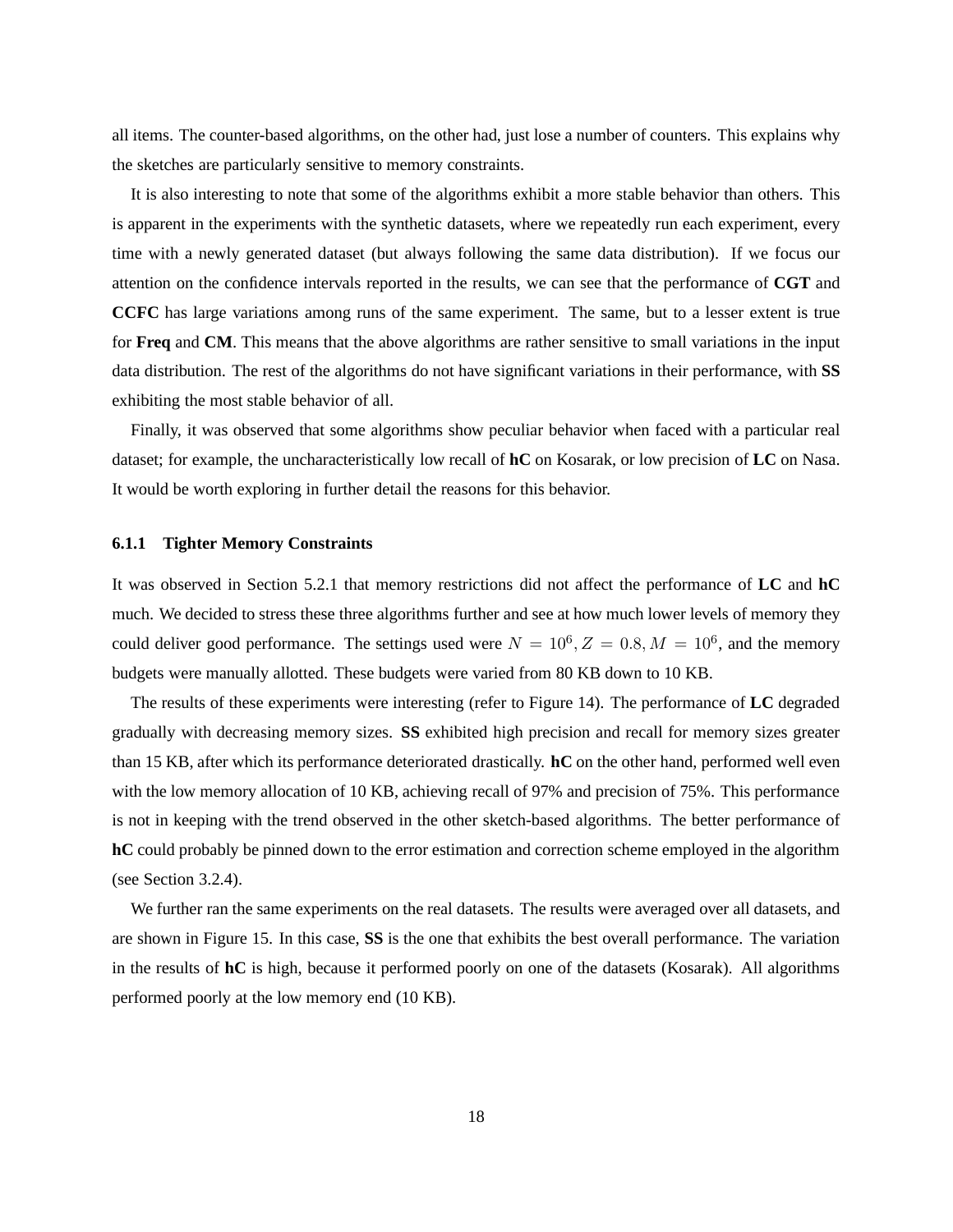## **6.2 Memory Bounds**

All the algorithms allocate at the beginning the memory needed for their internal data structures, using the specified input parameters. Ideally, the memory requirement should be independent of any data related parameters, because in practical applications these would very often be unknown, or hard to estimate. Using these parameters means that the algorithm makes assumptions about the data distribution, or the maximum item value that may appear in the stream.

Finally, a careful observation of the experimental results with low memory budgets (Sections 5.2 and 6.1.1) reveals that it might be possible to obtain tighter theoretical memory bounds for several of the algorithms - most notably **hC**, **LC** and **SS**. The experiments demonstrate that the desirable performance levels can be achieved with sometimes considerably lower memory requirements. This means that there is certainly room for future work on the theoretical analysis of these algorithms.

## **6.3 Sketch-based vs. Counter-based**

Although our experiments were centered around the FI problem, it should be noted that the sketch-based algorithms apply to a broader range of problems. Maintaining a sketch implies that the algorithm stores information about all elements in the stream, and not just the frequent items. Thus, sketches act as general data stream summaries, and can be used for other types of approximate statistical analysis of the data stream, apart from being used to find the frequent items.

Thus, if an application was strictly limited to discovering frequent items, counter-based techniques (**LC**, **SS**) would be preferable due to their superior performance and ease of implementation. However, if more information about the data stream (other than just the frequent items) is required, then a sketch-based algorithm would be a better choice (**hC**). In addition, the sketch-based methods are the only alternative for the case where we want to also support deletions in the data stream.

# **6.4 Practical Considerations**

We now examine the algorithms with respect to plausibility of use in real life applications. The first observation is that an efficient implementation also requires some general knowledge of the data characteristics, since these are sometimes an input to the algorithms (refer to Table 1). The error parameters ( $\delta, \epsilon$ ) can be fixed at sufficiently low values without knowledge of the stream or the support that might be required in the queries later. Wherever k or  $\phi$  are required, again a worst case estimate may be used. Knowing M, may in some cases be a problem. For **hC** this also hides a pertinent implementation issue: for the hashing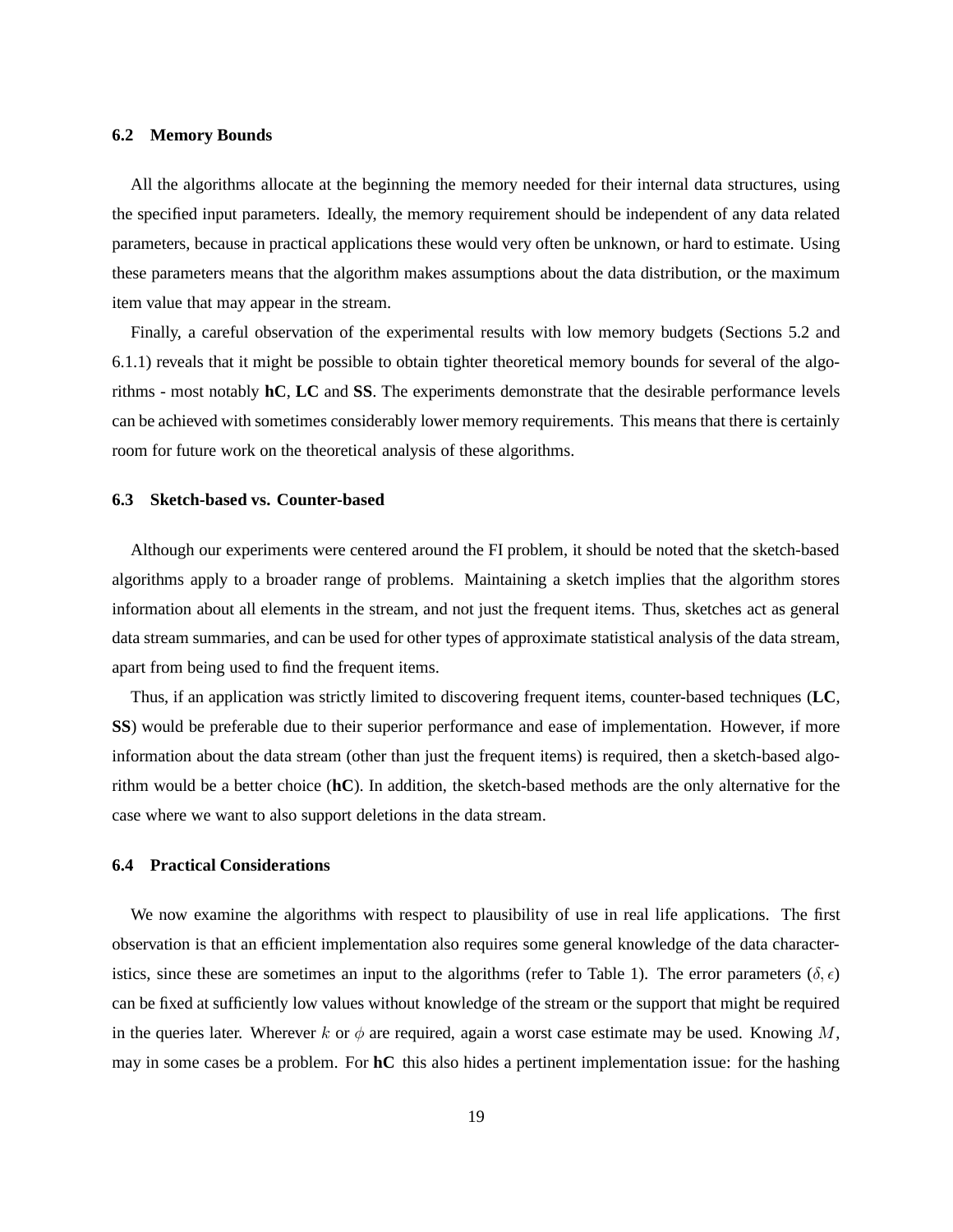function, a large prime number and pairs of randomly generated integers are required, and for the hashing to be effective, this prime number and the random numbers need to be of the same order of magnitude as the largest number in the stream.

Another practical issue in implementing the algorithms concerns the implicit assumption in the algorithms that the data stream is a sequence of integers. This requirement is imperative for hash-based algorithms. For streams of other data types, a conversion step would be required. For example, if the data stream consisted of words, there would have to be a method of converting each word to a unique integer, say by having an intermediate hashing function.

The algorithms should also be able to handle ad-hoc queries, and dynamically adapt to changing input parameters. For example, when an algorithm is initialized and starts monitoring the data stream, the user might be interested in items above  $\phi = 0.01$ . If at a later point the user wants to identify items above  $\phi = 0.005$ , the algorithm should have the mechanisms to perform a dynamic and smooth transition to the new requirements.

Other issues to be addressed include how query-answering and updating are to be interleaved. Whenever a query is being answered, the algorithm should not miss items in the data stream. Simple solutions include buffering the stream, or having the query process run in parallel.

# **7 Conclusions**

The problem of identifying frequent items in streaming data is becoming increasingly relevant to many diverse domains and applications. It has also attracted lots of interest in the research community, and several algorithms have been proposed for its solution.

In this work, we experimentally evaluated the performance of several algorithms that have been proposed in the literature for mining data streams for frequent items. Over the broad range of our experiments, **hC**, **LC** and **SS** emerged as the most consistent ones, performing well across synthetic and real datasets, even with memory restrictions. They offered high precision and recall regardless of changes in support and data skew. **hC** and **SS** had a slight edge over **LC** when it came to recall and precision, but at the cost of higher query times (for **hC**) or higher update times (for **SS**).

We believe that the results of this study can help the research community focus its efforts on improving the algorithms for the FI problem, as well as help the practitioners choose the most suitable algorithm for their case among the several alternatives.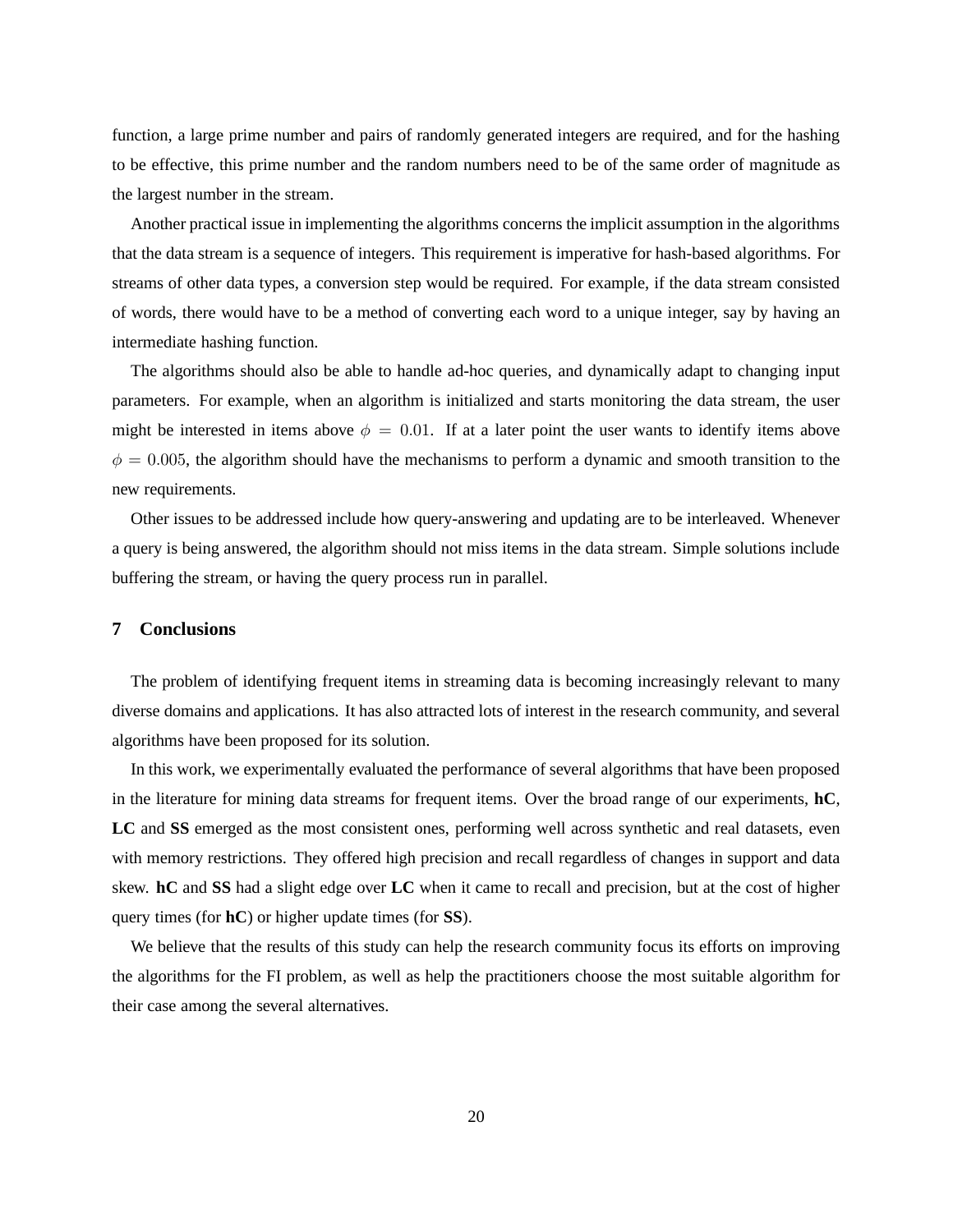## **References**

- [1] Frequent itemset mining dataset repository, University of Helsinki. http://fimi.cs.helsinki.fi/data/, 2008.
- [2] C. C. Aggarwal, J. Han, J. Wang, and P. S. Yu. A framework for clustering evolving data streams. In *VLDB*, pages 81–92, 2003.
- [3] T. Brijs, G. Swinnen, K. Vanhoof, and G. Wets. Using association rules for product assortment deci-sions: A case study. In *Knowledge Discovery and Data Mining*, pages 254–260, 1999.
- [4] C.-H. Chang and S.-H. Yang. Enhancing swf for incremental association mining by itemset maintenance. In *PAKDD*, pages 301–312, 2003.
- [5] J. H. Chang and W. S. Lee. Finding recent frequent itemsets adaptively over online data streams. In *KDD '03: Proceedings of the ninth ACM SIGKDD international conference on Knowledge discovery and data mining*, pages 487–492, New York, NY, USA, 2003. ACM.
- [6] M. Charikar, K. Chen, and M. Farach-Colton. Finding frequent items in data streams. In *ICALP '02: Proceedings of the 29th International Colloquium on Automata, Languages and Programming*, pages 693–703, London, UK, 2002. Springer-Verlag.
- [7] J. Cheng, Y. Ke, and W. Ng. A survey on algorithms for mining frequent itemsets over data streams. *Knowl. Inf. Syst.*, 16(1):1–27, 2008.
- [8] G. Cormode and M. Hadjieleftheriou. Finding frequent items in data streams. *PVLDB*, 1(2):1530– 1541, 2008.
- [9] G. Cormode and S. Muthukrishnan. An improved data stream summary: the count-min sketch and its applications. *J. Algorithms*, 55(1):58–75, 2005.
- [10] G. Cormode and S. Muthukrishnan. What's hot and what's not: tracking most frequent items dynamically. *ACM Trans. Database Syst.*, 30(1):249–278, 2005.
- [11] G. Cormode and S. Muthukrishnan. Massive data analysis lab, rutgers university. http://www.cs.rutgers.edu/˜muthu/massdal.html, 2008.
- [12] Dr. Norman F. Ness. NASA Voyager 2 Hourly Average Interplanetary Magnetic Field Data. http://nssdcftp.gsfc.nasa.gov/ spacecraft\_data/ voyager/ voyager2/ magnetic\_fields/ ip\_1hour\_ascii/, 2001.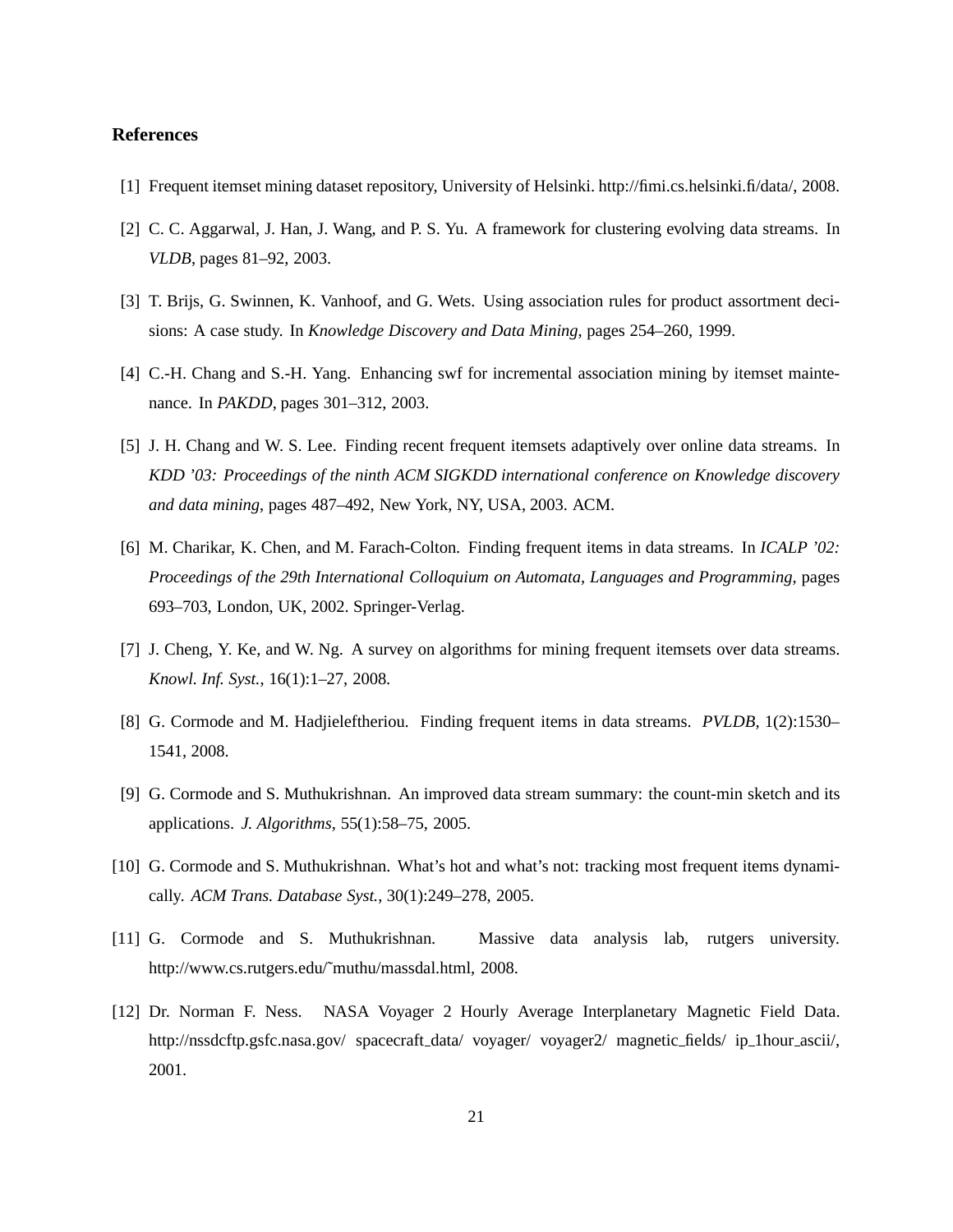- [13] C. Estan and G. Varghese. New directions in traffic measurement and accounting. In *SIGCOMM*, pages 323–336, 2002.
- [14] M. Fang, N. Shivakumar, H. Garcia-Molina, R. Motwani, and J. D. Ullman. Computing iceberg queries efficiently. In *VLDB*, pages 299–310, 1998.
- [15] C. Giannella, J. Han, J. Pei, X. Yan, and P. Yu. Mining frequent patterns in data streams at multiple time granularities. In *NSF Workshop on Next Generation Data Mining*, 2003.
- [16] P. B. Gibbons and Y. Matias. Synopsis data structures for massive data sets. In *DIMACS Series in Discrete Mathematics and Theoretical Computer Science*, 1999.
- [17] L. Golab, D. DeHaan, E. D. Demaine, A. Lopez-Ortiz, and J. I. Munro. Identifying frequent items in sliding windows over on-line packet streams. In *IMC '03: Proceedings of the 3rd ACM SIGCOMM conference on Internet measurement*, pages 173–178, New York, NY, USA, 2003. ACM.
- [18] C. Jin, W. Qian, C. Sha, J. X. Yu, and A. Zhou. Dynamically maintaining frequent items over a data stream. In *CIKM '03: Proceedings of the twelfth international conference on Information and knowledge management*, pages 287–294, New York, NY, USA, 2003. ACM Press.
- [19] R. M. Karp, S. Shenker, and C. H. Papadimitriou. A simple algorithm for finding frequent elements in streams and bags. *ACM Trans. Database Syst.*, 28(1):51–55, 2003.
- [20] R. Kohavi, C. Brodley, B. Frasca, L. Mason, and Z. Zheng. KDD-Cup 2000 organizers' report: Peeling the onion. *SIGKDD Explorations*, 2(2):86–98, 2000. http://www.ecn.purdue.edu/KDDCUP.
- [21] D. Lee and W. Lee. Finding maximal frequent itemsets over online data streams adaptively. In *ICDM '05: Proceedings of the Fifth IEEE International Conference on Data Mining*, pages 266–273, Washington, DC, USA, 2005. IEEE Computer Society.
- [22] G. S. Manku and R. Motwani. Approximate frequency counts over data streams. In *VLDB*, pages 346–357, 2002.
- [23] A. Metwally, D. Agrawal, and A. E. Abbadi. An integrated efficient solution for computing frequent and top-k elements in data streams. *ACM Trans. Database Syst.*, 31(3):1095–1133, 2006.
- [24] S. Muthukrishnan. Data streams: algorithms and applications. In *SODA*, pages 413–413, 2003.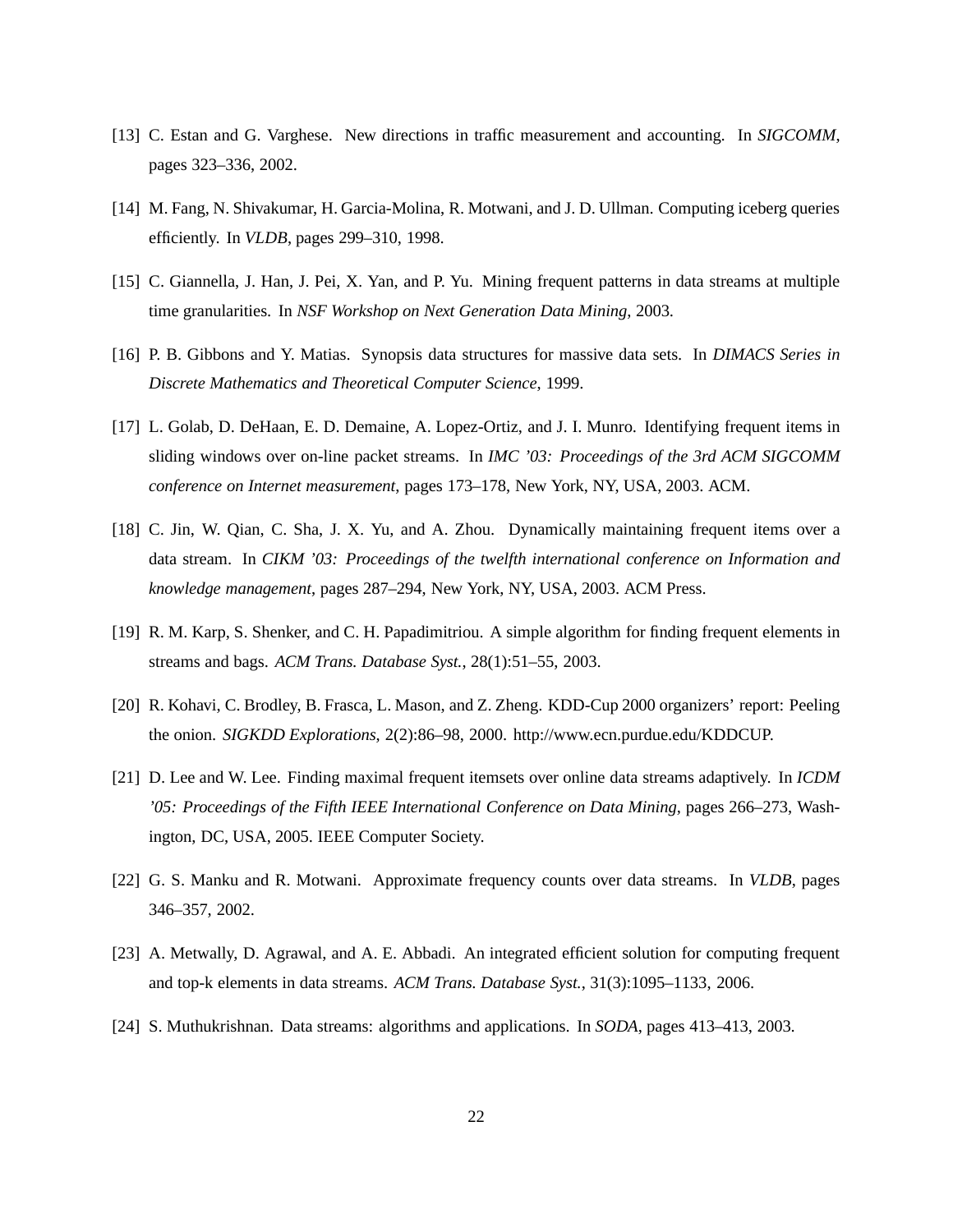- [25] T. Palpanas, M. Vlachos, E. J. Keogh, D. Gunopulos, and W. Truppel. Online amnesic approximation of streaming time series. In *ICDE*, pages 338–349, 2004.
- [26] Source Code, Datasets, and Additional Experimental Results. http://disi.unitn.eu/˜themis/frequentitems/, 2008.
- [27] F. I. Tantono, N. Manerikar, and T. Palpanas. Efficiently discovering recent frequent items in data streams. In *SSDBM*, 2008.
- [28] J. X. Yu, Z. Chong, H. Lu, and A. Zhou. False positive or false negative: mining frequent itemsets from high speed transactional data streams. In *VLDB '04: Proceedings of the Thirtieth international conference on Very large data bases*, pages 204–215. VLDB Endowment, 2004.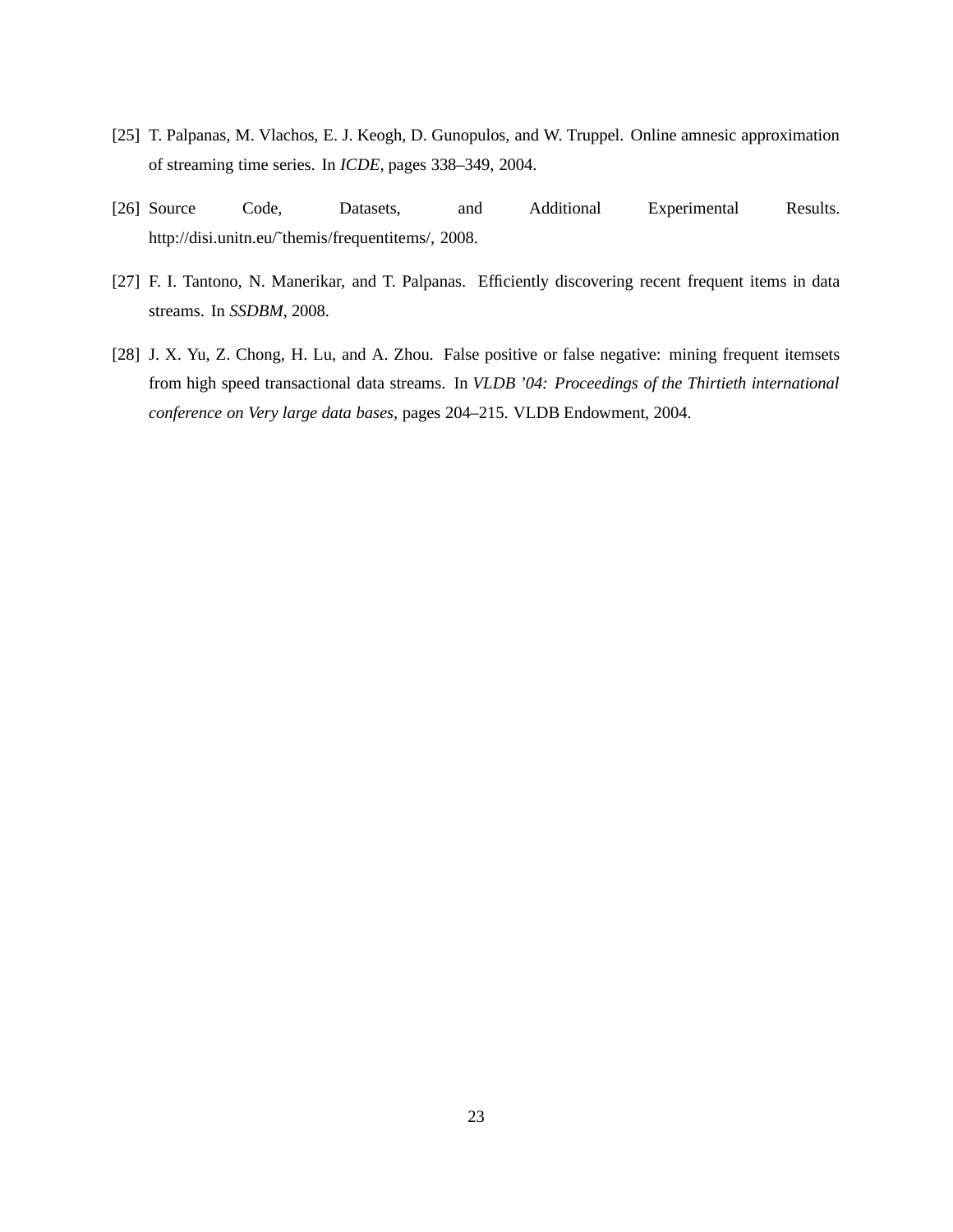

**Figure 3. Effect of Number of Transactions on Recall and Precision (Items: 500,000-1,000,000; Support:0.001; Zipf: 1.1; Runs: 20). Recall for all except CCFC is 100%, and the lines overlap. Similarly, precision for all except CGT and Freq is 100%.**



**Figure 4. Effect of Support on Recall and Precision (Items: 1,000,000; Zipf: 1.1; Runs: 20). Recall for all except CCFC is 100%, and the lines overlap. Similarly, precision for all except CGT and Freq is 100%.**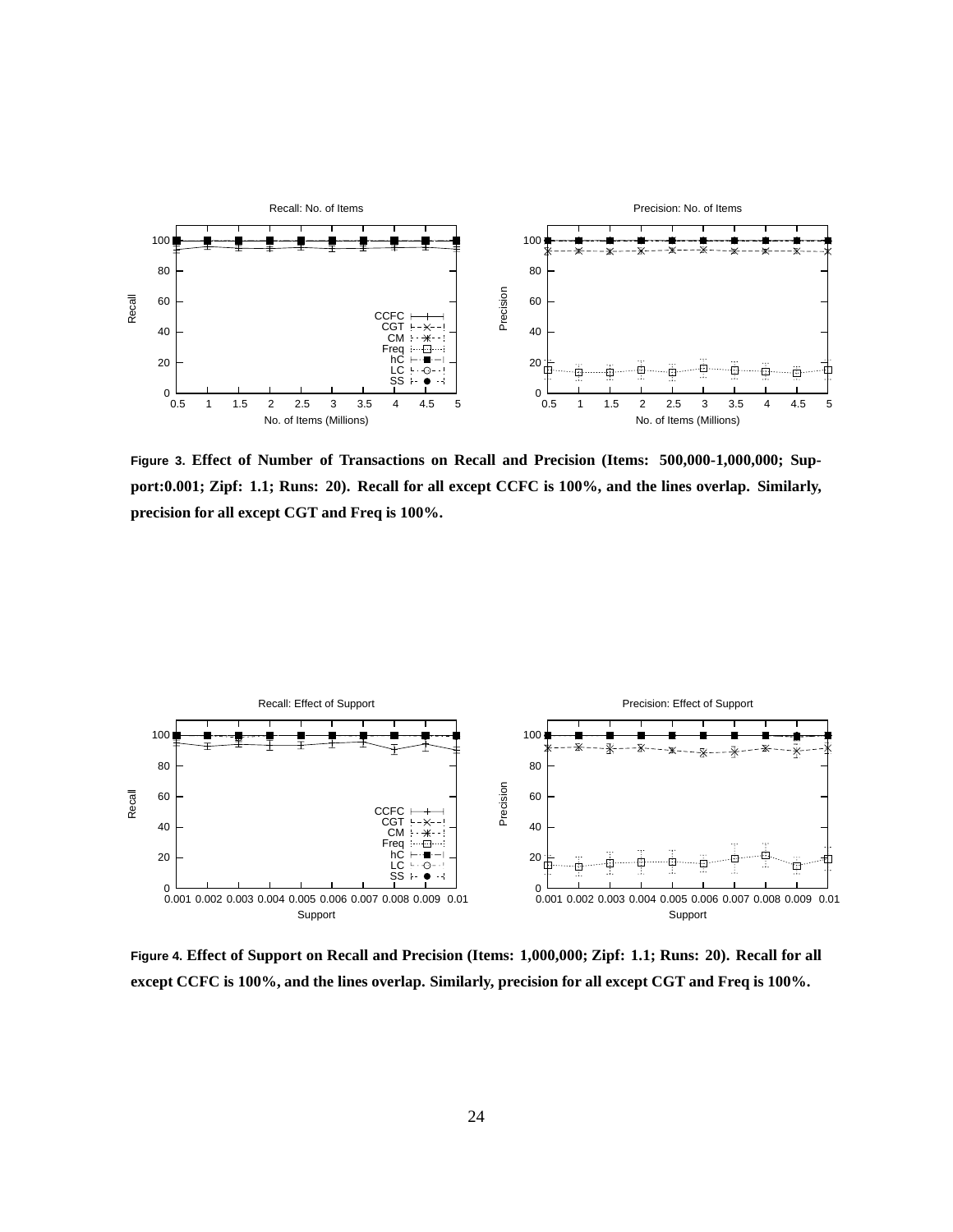

**Figure 5.Effect of data distribution (skew) on Recall and Precision (Items: 1,000,000; Support:0.001; Runs: 20). Recall for all except CCFC is 100%, and the lines overlap. Beyond the zipf parameter value of 1.5, recall for CCFC reaches 100% as well. Precision is 100% for all except Freq and CGT (which reaches 100% beyond the zipf parameter value of 1.5).**



**Figure 6. Effect of Number of Transactions on Recall and Precision, with Budgeted Memory. (Items: 500,000-1,000,000; Support:0.001; Zipf: 1.1; Runs: 20). Recall for all except CCFC and CGT is 100%, and the lines overlap. Precision for SS, LC, hC, CCFC is almost 100%.**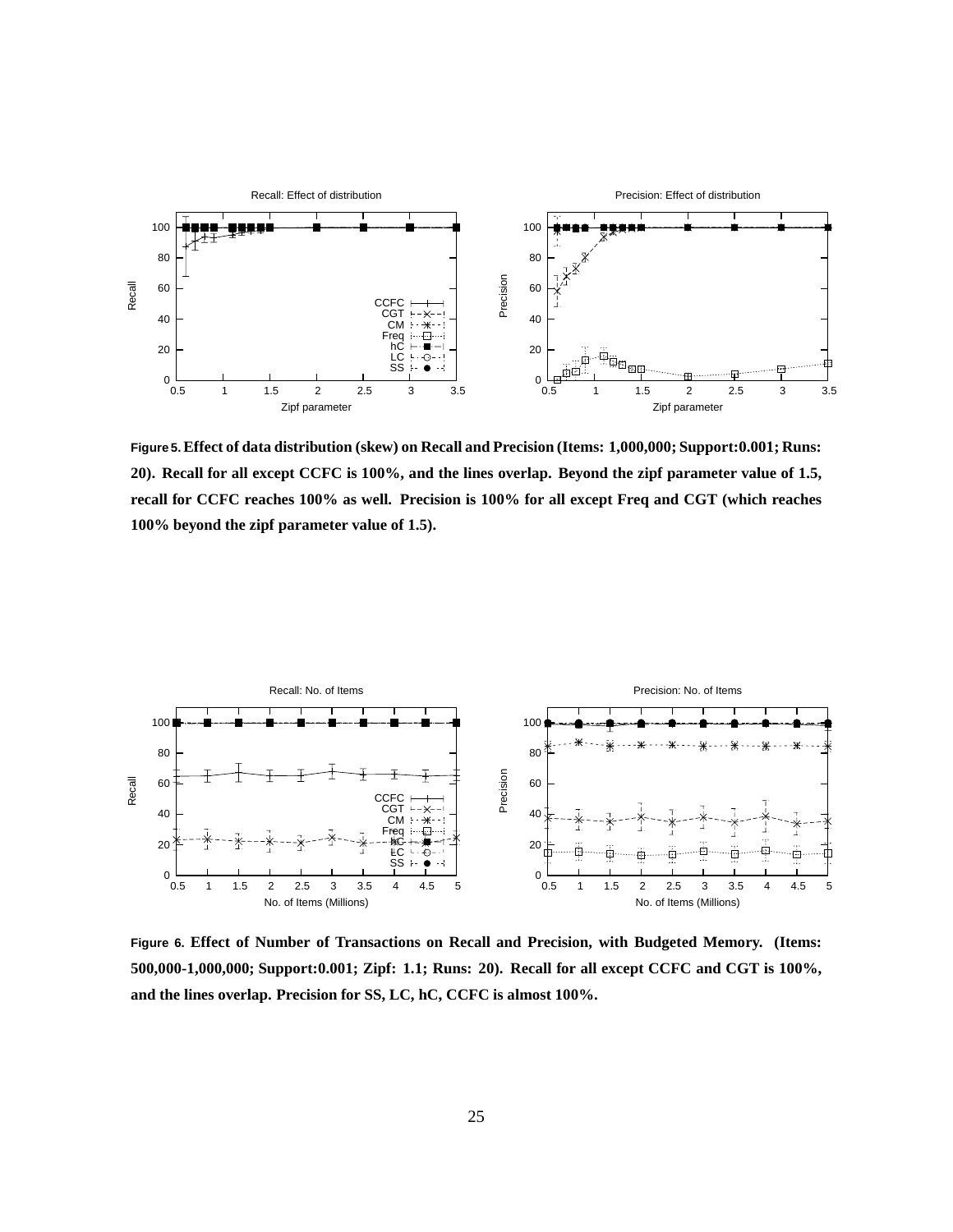

**Figure 7. Effect of Support on Recall and Precision, with Budgeted Memory. (Items: 1,000,000; Zipf: 1.1; Runs: 20). Recall for all except CCFC and CGT is 100%, and the lines overlap. Precision for SS, LC, hC, CCFC is almost 100%. CGT also shows extremely high variation between independent runs.**



**Figure 8. Effect of data distribution (skew) on Recall and Precision, with Budgeted Memory (Items: 1,000,000; Support:0.001; Runs: 20). Recall for all except CCFC and CGT is 100%, and the lines overlap. Precision for SS and LC is 100% throughout.**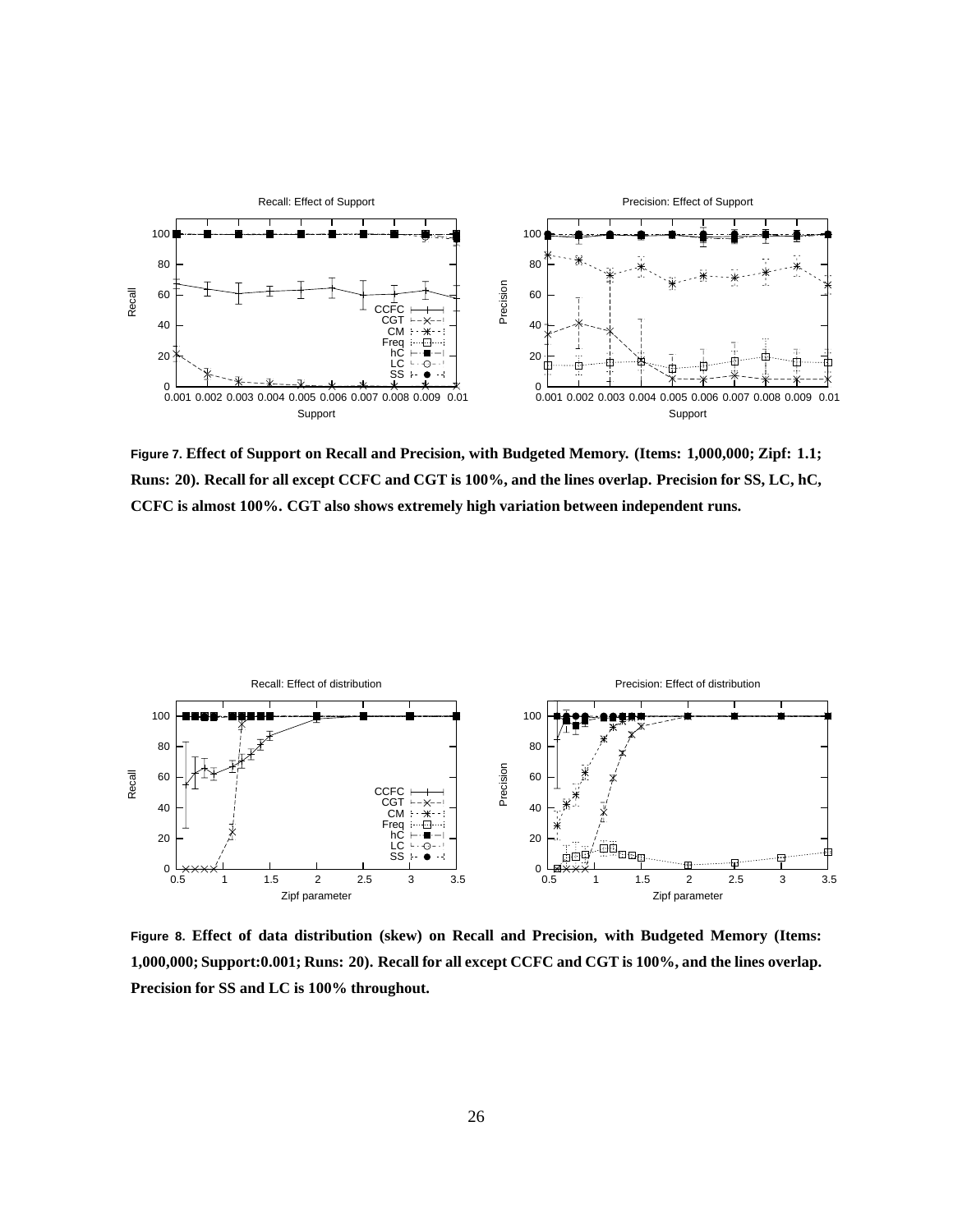

**Figure 9. Update time without memory budgets and with memory budgets (Runs: 3). Note logarithmic scale on both axes.**



**Figure 10. Dataset Q148 - Effect of Support on Recall and Precision, with Budgeted Memory (Runs:5). Recall for all except CCFC and CGT is 100%, and the lines overlap. Precision for LC and SS is 100% throughout.**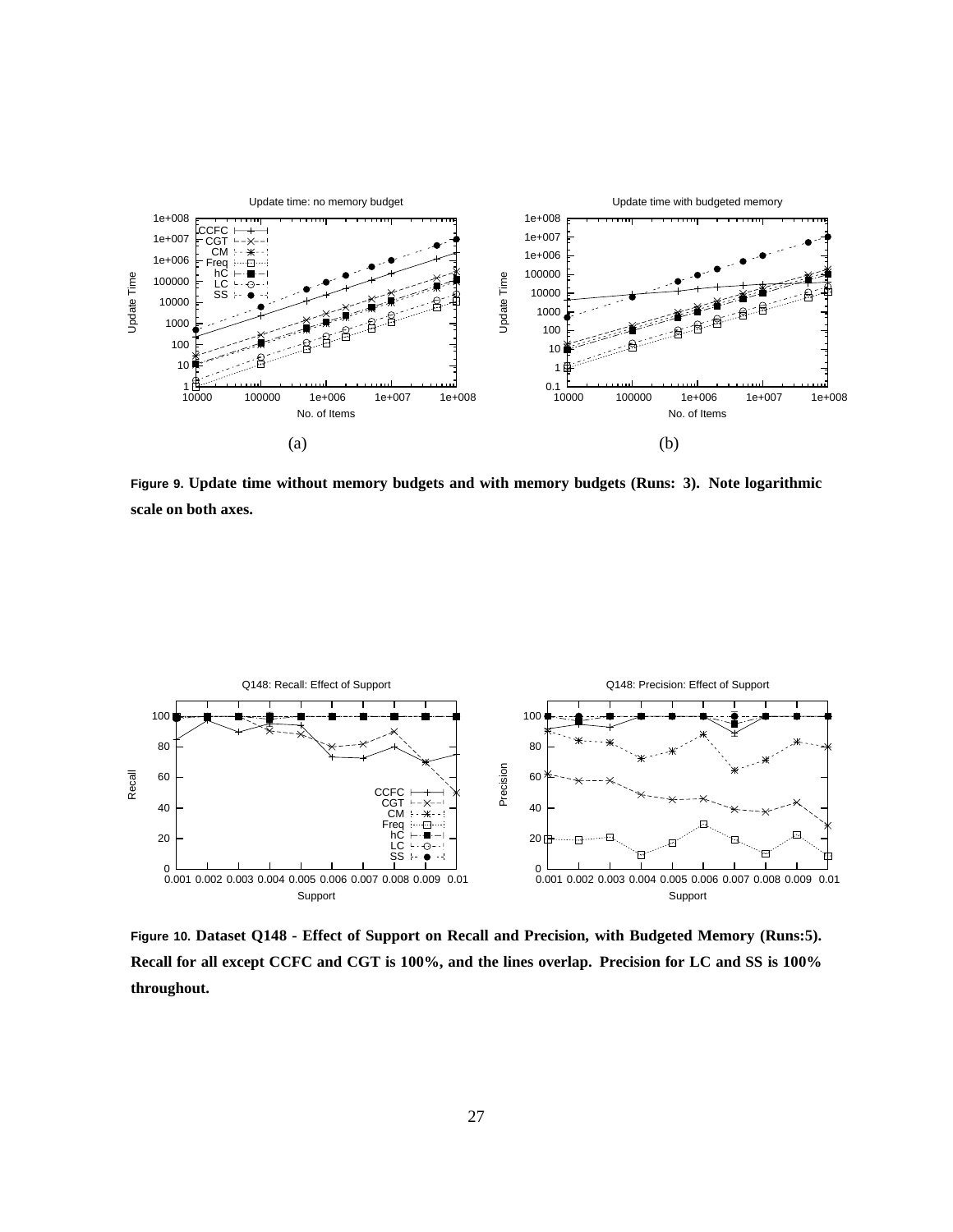

**Figure 11. Dataset Retail - Effect of Support on Recall and Precision, with Budgeted Memory (Runs:5). Lines for recall for CM, Freq, LC and SS are at 100% throughout and overlap. Precision is 100% throughout for hC and SS.**



**Figure 12. Dataset Kosarak - Effect of Support on Recall and Precision, with Budgeted Memory (Runs:5). Lines for recall for CM, Freq, LC and SS are at 100% throughout and overlap. Precision is 100% throughout for hC, LC and SS.**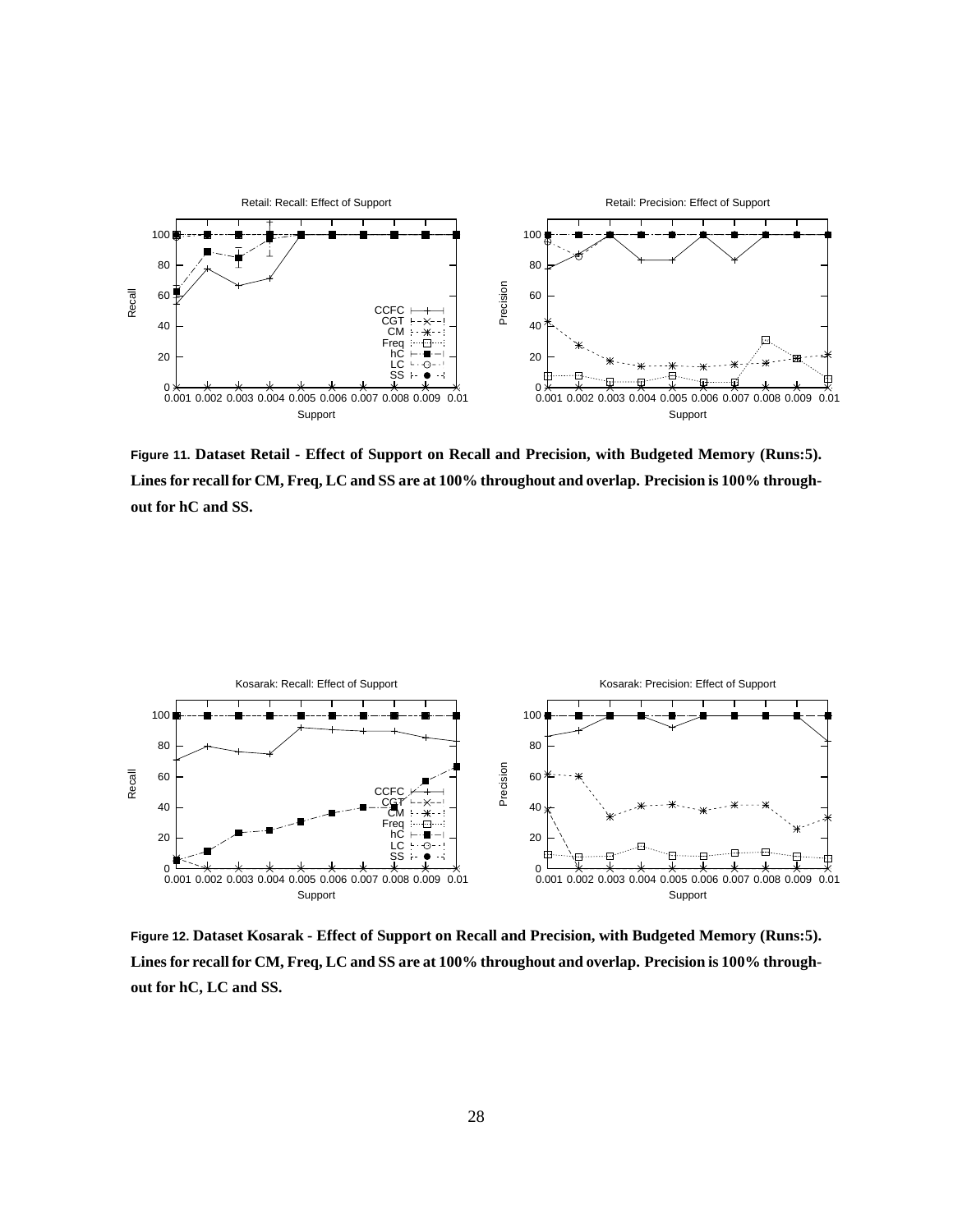

**Figure 13. Dataset Nasa - Effect of Support on Recall and Precision, with Budgeted Memory (Runs:5). Lines for recall for CM, Freq, LC and SS are at 100% throughout and overlap. Precision is 100% throughout for hC and SS.**



**Figure 14. Effect of Memory Restrictions on Recall and Precision. (Items: 1,000,000; Zipf: 0.8; Support: 0.001; Runs: 20)**